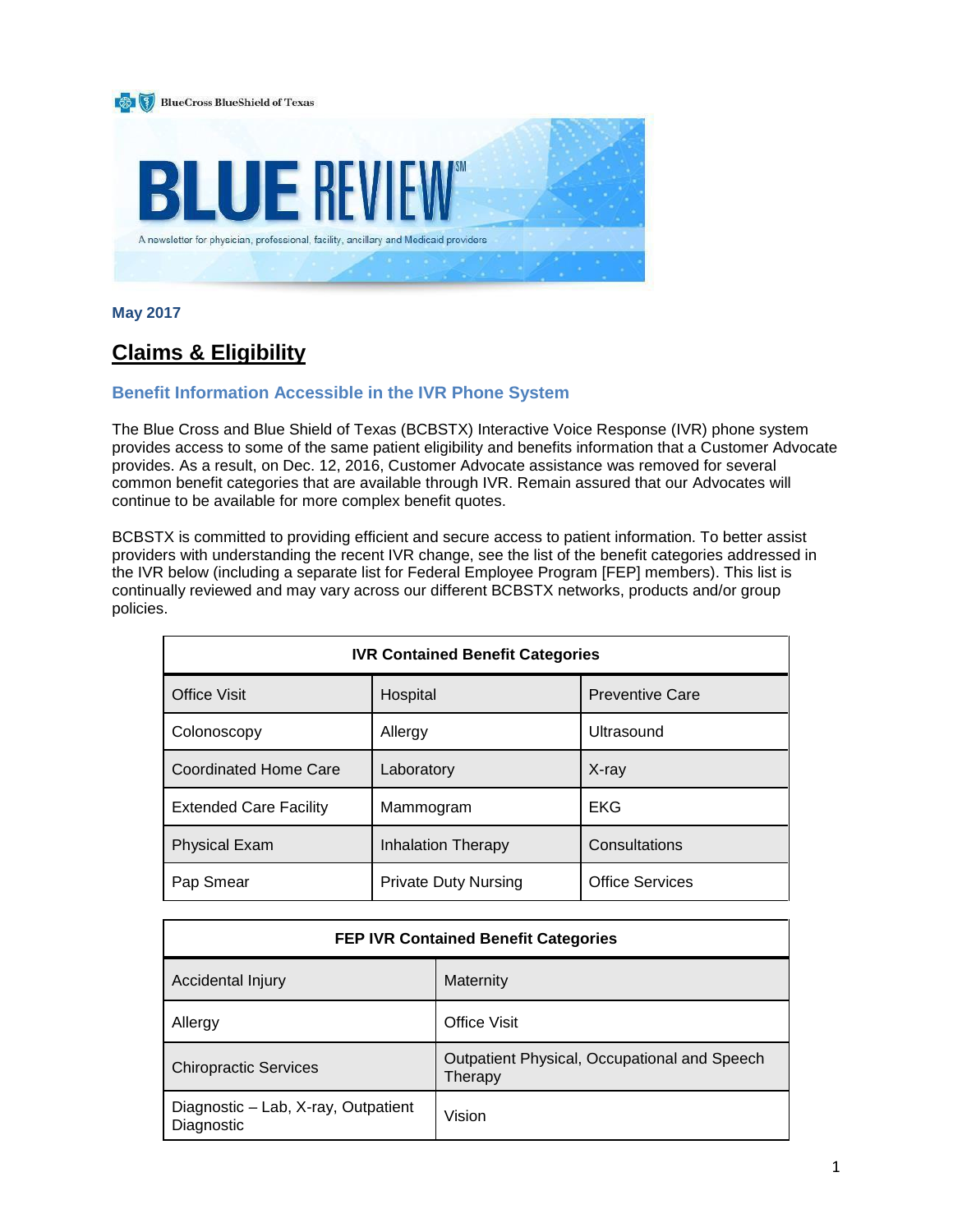| Inpatient Benefits - Inpatient<br>Hospital, Inpatient Surgery |  |
|---------------------------------------------------------------|--|
|---------------------------------------------------------------|--|

Regardless if you are navigating the IVR to determine patient coverage or talking with a Customer Advocate to request pre-determination of benefits status, it is imperative that you **select the exact benefit category** that will be rendered for the patient. This will ensure you receive the most accurate benefit information associated with your request.

Checking eligibility and benefits electronically through [Availity](https://www.availity.com/)™ or your preferred web vendor is the quickest way to access information for BCBSTX members. To learn more about online solutions, refer to the [Provider Tools page](https://www.bcbstx.com/provider/tools/index.html) on our website. For IVR navigational assistance, refer to this handy [Eligibility and](https://www.bcbstx.com/provider/pdf/ivr_elig_ben.pdf)  [Benefit Caller Guide.](https://www.bcbstx.com/provider/pdf/ivr_elig_ben.pdf)

Checking eligibility, benefit information and/or if a service has been preauthorized is not a guarantee of payment. Benefits will be determined once a claim is received and will be based upon, among other things, the member's eligibility and the terms of the member's certificate of coverage applicable on the date services were rendered. If you have any questions, please call the number on the back of the member's ID card.

*Availity is a trademark of Availity, L.L.C., a separate company that operates a health information network to provide electronic information exchange services to medical professionals. Availity provides administrative services to BCBSTX. BCBSTX makes no endorsement, representations or warranties regarding any products or services offered by third party vendors such as Availity. If you have any questions about the products or services offered by such vendors, you should contact the vendor(s) directly.*

**-------------------------------------------------------------------------------------------------**

# **Changes to the Paper Claim Review Form Process**

As you know, the most efficient way to request a claim review for specific inquiries is electronically through the [Claim Inquiry Resolution \(CIR\)](https://www.bcbstx.com/provider/claims/cir_tool.html) tool, which is accessible on the Availity™ [Web Portal.](https://www.availity.com/) However, for providers who need to submit claim review requests via paper, Blue Cross and Blue Shield of Texas (BCBSTX) has streamlined the process to facilitate more accurate processing of incoming requests. As previously notified in the article, [Upcoming Changes to the Claim Review Form:](https://www.bcbstx.com/provider/news/upcoming-changes-claim-review-form.html) Effective Jan. 1, 2017, written claim inquiries must be submitted on one of the specific [Claim Review forms](https://www.bcbstx.com/provider/forms/index.html) listed below.

Each Claim Review form must include the BCBSTX claim number (the Document Control Number, or DCN), along with the key data elements specified on the forms. These forms are available on our provider website in the [Forms section.](https://www.bcbstx.com/provider/forms/index.html) You can find detailed information on which form to use at the top of each form.

#### **Links to New Claim Review Forms**

- [Claim Review form](https://www.bcbstx.com/provider/pdf/tx-contracted-provider-claim-review-form-r1-fillable.pdf)
- [Additional Information form](https://www.bcbstx.com/provider/pdf/tx-additional-information-form-r1-fillable.pdf)
- [Corrected Claim form](https://www.bcbstx.com/provider/pdf/tx-corrected-provider-claim-review-form-fillable.pdf)

#### **Check Claims Status Online First**

Though we have simplified the paper claims review submission process, checking claim status online is strongly encouraged prior to submitting claim review requests. The most effective way to determine claim status is electronically through your preferred web vendor, or by using the [Availity Claim Research Tool.](https://www.bcbstx.com/provider/claims/crt.html) These electronic options provide the needed information in near real-time.

As indicated above, Availity users have access to the [Claim Inquiry Resolution](https://www.bcbstx.com/provider/claims/cir_tool.html) tool, which delivers a method of online assistance for specific inquiries on finalized claims. This tool is designed to help save you time by reducing the amount of calls and written inquiries submitted.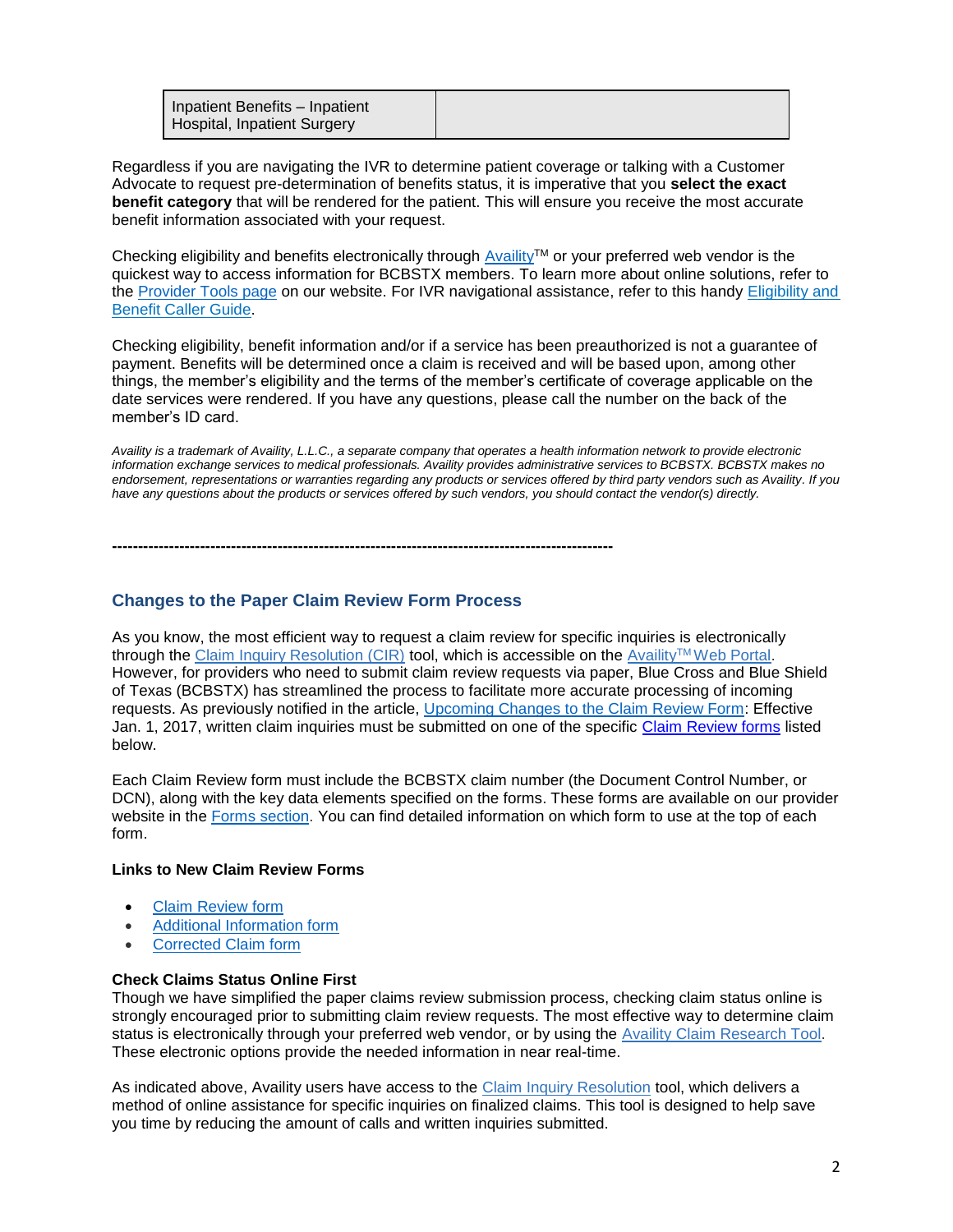To learn more about these and other electronic options, visit the [Provider Tools](https://www.bcbstx.com/provider/tools/index.html) section on our website. For personalized online training regarding electronic tools, contact our Provider Education Consultants at [PECS@bcbstx.com.](mailto:PECS@bcbstx.com)

*Availity is a trademark of Availity, L.L.C., a separate company that operates a health information network to provide electronic information exchange services to medical professionals. Availity provides administrative services to BCBSTX. BCBSTX makes no endorsement, representations or warranties regarding any products or services offered by third party vendors such as Availity. If you have any questions about the products or services offered by such vendors, you should contact the vendor(s) directly.*

**-------------------------------------------------------------------------------------------------**

# **Flublok Quadrivalent Billing Update**

Effective Jan. 1, 2017, the American Medical Association approved the use of Current Procedural Terminology (CPT®) code 90682 (influenza virus vaccine, quadrivalent (RIV4), derived from recombinant DNA, hemagglutinin (HA) protein only, preservative and antibiotic free, for intramuscular use), which best describes Flublok Quadrivalent. Flublok Quadrivalent is for persons 18 years of age and older. Please be aware that Flublok Quadrivalent is not yet accessible for administration. Once available for the 2017-2018 flu season, BCBSTX **will cover CPT 90682** when used appropriately.

**-------------------------------------------------------------------------------------------------**

# **Rescheduled Implementation Date of Additional Code-auditing Software**

In February, Blue Cross and Blue Shield of Texas (BCBSTX) [published an article](https://www.bcbstx.com/provider/news/bluereview.html) about the implementation of the additional code-auditing software, Verscend ConVergence PointTM. **BCBSTX has since rescheduled this implementation from May 7, 2017, to June 18, 2017\* .**

This software will further enhance the auditing of professional and outpatient facility claims for correct coding according to the health care Common Procedure Coding System (HCPCS), Current Procedural Terminology (CPT®), and Centers for Medicare & Medicaid Services (CMS) guidelines. Upon implementation, providers may use the Claim Inquiry Resolution Tool, available on the Availity<sup>TM</sup> Web Portal, to research specific claim edits.

\*The above notice does not apply to government program claims.

*ConVergence Point is a trademark of Verscend Technologies, Inc., an independent third party vendor that is solely responsible for its products and services.*

*CPT copyright 2016 American Medical Association (AMA). All rights reserved. CPT is a registered trademark of the AMA.*

*Availity is a trademark of Availity, LLC, a separate company that operates a health information network to provide electronic information exchange services to medical professionals. Availity provides administrative services to BCBSTX. BCBSTX makes no endorsement, representations or warranties regarding any products or services offered by third party vendors such as Availity. If you have any questions about the products or services offered by such vendors, you should contact the vendor(s) directly.*

**-------------------------------------------------------------------------------------------------**

# **Standards & Requirements**

# **Changes to the New Preauthorization Requirements through eviCoreTM effective June 1, 2017**

*Applies to: Blue Cross Medicare Advantage (HMO)SM and Blue Cross Medicare Advantage (PPO)SM*

Blue Cross and Blue Shield of Texas (BCBSTX) previously notified providers that it has contracted with eviCore health care (eviCore), an independent specialty medical benefits management company to provide Utilization Management services for new preauthorization requirements outlined below for the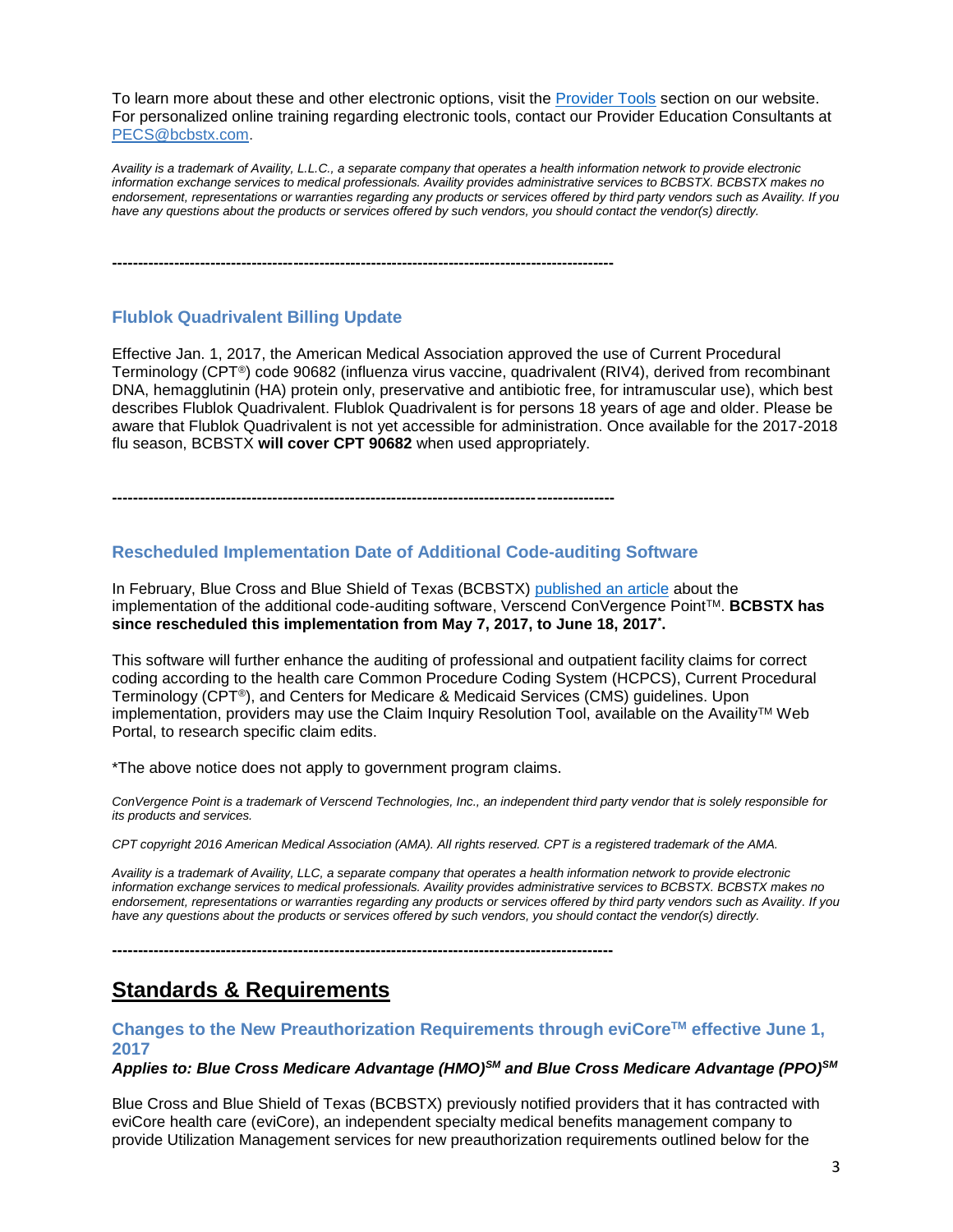### **Blue Cross Medicare Advantage HMO and Blue Cross Medicare Advantage PPO** provider networks.

A correction was made to the preauthorization list, that will be effective June 1, 2017, regarding codes **E0748 and 22614**. Preauthorization of codes E0748 and 22614 will be handled by eviCore, instead of BCBSTX.

In addition, the **Cardiac Rhythm Implantable Device (CRID) implementation has been delayed** and will not be part of the eviCore preauthorization program on June 1, 2017. Please look for updates regarding the CRID implementation in the near future.

Effective **June 1, 2017**, eviCore will manage preauthorization for the following specialized clinical services:

- **Outpatient Molecular Genetics**
- **Outpatient Radiation Therapy**
- **Musculoskeletal**
	- o Chiropractic
	- o Physical and Occupational Therapy
	- o Speech Therapy
	- o Spine Surgery (Outpatient/Inpatient)
	- o Spine Lumbar Fusion (Outpatient/Inpatient)
	- o Interventional Pain
- **Outpatient Cardiology & Radiology**
	- o Abdomen Imaging
	- o Cardiac Imaging
	- o Chest Imaging
	- o Head Imaging
	- o Musculoskeletal
	- o Neck Imaging
	- o Obstetrical Ultrasound Imaging
	- o Oncology Imaging
	- o Pelvis Imaging
	- o Peripheral Nerve Disorders (Pnd) Imaging
	- o Peripheral Vascular Disease (Pvd) Imaging
	- o Spine Imaging
- **Outpatient Medical Oncology**
- **Outpatient Sleep**
- **Outpatient Specialty Drug**

The [Blue Cross Medicare Advantage \(HMO\) Preauthorization Requirements List](https://www.bcbstx.com/provider/pdf/bcma-preauth-06012017.pdf) and [Blue Cross](https://www.bcbstx.com/provider/pdf/bma-preauth-06012017.pdf) 

[Medicare Advantage \(PPO\) Preauthorization Requirements List](https://www.bcbstx.com/provider/pdf/bma-preauth-06012017.pdf) have been updated to include the **services listed above that require preauthorization through eviCore, for dates of service beginning June 1, 2017.** 

For a detailed list of CPT<sup>®</sup> codes that apply to the above services, please go to [Specialty UM Pre-](https://www.bcbstx.com/pdf/specialty-um-pre-authorization-program-code-listing.pdf)[Authorization Program Code Listing.](https://www.bcbstx.com/pdf/specialty-um-pre-authorization-program-code-listing.pdf) The updated preauthorization lists will be located on the applicable [Blue Cross Medicare Advantage \(HMO\) Network Participation](https://www.bcbstx.com/provider/network/bma_hmo.html) and [Blue Cross Medicare Advantage](https://www.bcbstx.com/provider/network/bma_ppo.html)  [\(PPO\) Network Participation](https://www.bcbstx.com/provider/network/bma_ppo.html) website pages.

#### **To obtain preauthorization through eviCore you may use one of the following methods:**

- The eviCore health care Web Portal will be available 24x7. After a one-time registration, you can initiate a case, check status, review guidelines, view authorizations/eligibility and more. The Web Portal is the quickest, most efficient way to obtain information.
- Texas providers can call toll-free at **855-252-1117** between 6 a.m. to 6 p.m. (CT) Monday through Friday, and 9 a.m. to noon on Saturdays, Sundays and legal holidays.

BCBSTX and eviCore will be providing additional information, including eviCore website and training opportunities in the future, on the BCBSTX [provider website](https://www.bcbstx.com/provider) and [in this newsletter.](https://www.bcbstx.com/provider/news/bluereview.html)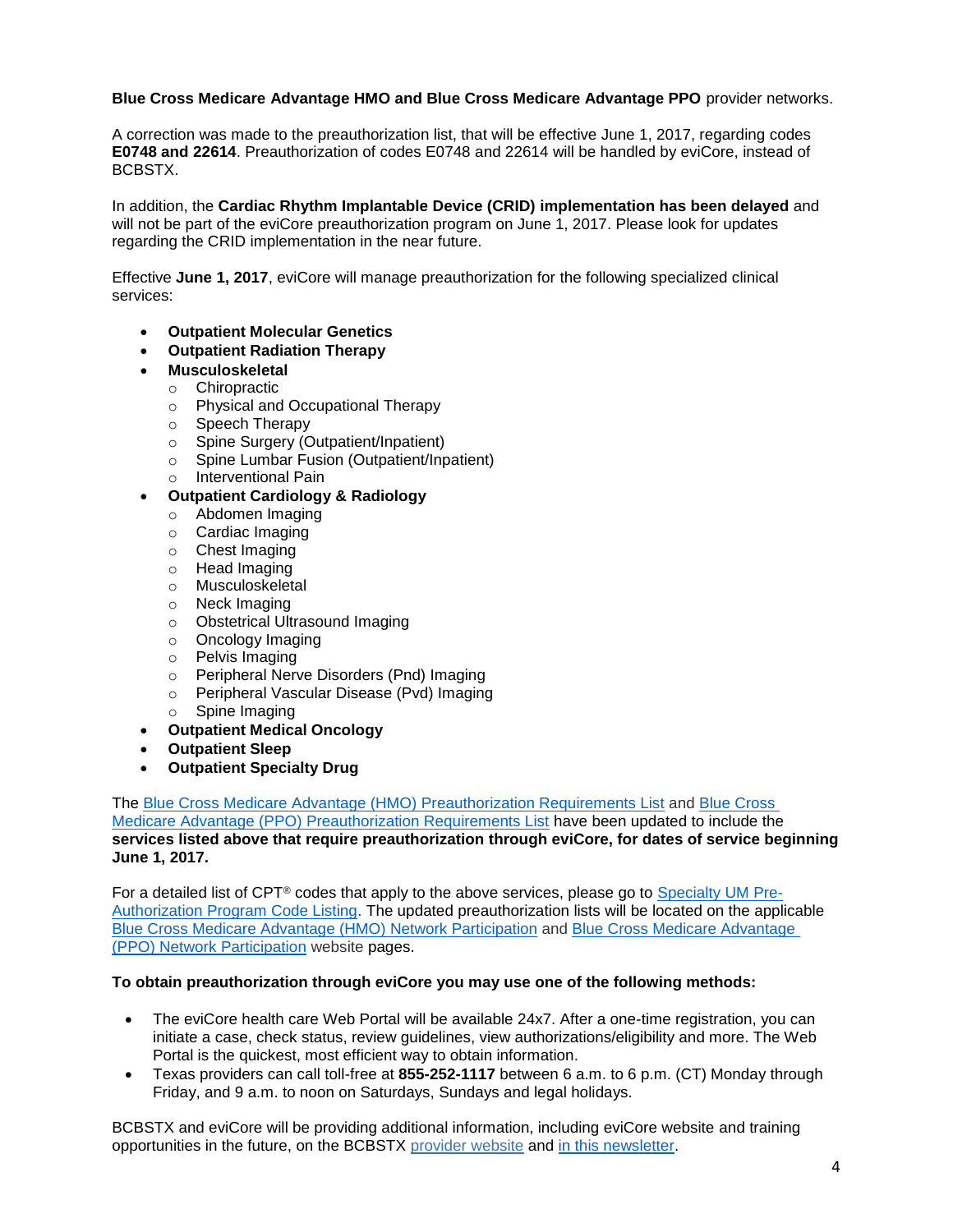Services performed without preauthorization or that do not meet medical necessity criteria may be denied for payment, and the rendering provider may not seek reimbursement from the member.

For all other services (not listed above), that require a referral and/or preauthorization, providers will continue to use the current telephone and fax numbers as noted on the preauthorization/referral requirements list, including those for iExchange® and AvailityTM. iExchange is accessible to physicians, professional providers and facilities contracted with BCBSTX. Go to **Exchange** to learn more or set up a new account.

If you have any questions or if you need additional information, please contact your BCBSTX [Network](https://www.bcbstx.com/provider/contact_us.html)  [Management Representative.](https://www.bcbstx.com/provider/contact_us.html)

*Preauthorization determines whether the proposed service or treatment meets the definition of medical necessity under the applicable benefit plan. Preauthorization of a service is not a guarantee of payment of benefits. Payment of benefits is subject to several factors, including, but not limited to, eligibility at the time of service, payment of premiums/contributions, amounts allowable for services, supporting medical documentation, and other terms, conditions, limitations, and exclusions set forth in the member's policy certificate and/or benefits booklet and or summary plan description. Regardless of any preauthorization or benefit determination, the final decision regarding any treatment or service is between the patient and the health care provider.*

*eviCore is a trademark of eviCore health care, LLC, formerly known as CareCore, an independent company that provides utilization review for select health care services on behalf of BCBSTX.*

*Availity is a trademark of Availity, L.L.C., a separate company that operates a health information network to provide electronic information exchange services to medical professionals. Availity provides administrative services to BCBSTX. Aerial, iExchange and Medecision® are trademarks of Medecision, Inc., a separate company that offers collaborative health care management solutions for payers and providers. BCBSTX makes no endorsement, representations or warranties regarding any products or services offered by Availity or Medecision. The vendors are solely responsible for the products or services they offer. If you have any questions regarding any of the products or services they offer, you should contact the vendor(s) directly.*

# **Electronic Options**

# **Multiple Online Enrollment Options Available in AvailityTM**

**-------------------------------------------------------------------------------------------------**

Blue Cross and Blue Shield of Texas (BCBSTX) offers you multiple enrollment opportunities for electronic options through the Availity Web Portal. This is in addition to other electronic transactions available to you through Availity or your preferred web vendor portal. Instead of faxing or mailing paper enrollment forms, you can complete the **online** enrollment options listed below through Availity at no cost. Availity also provides single sign-on access to several online tools that offer greater convenience and security, without the need for another user ID and password.

#### **Online Enrollment for EFT and ERA**

BCBSTX contracted providers\* can enroll online for **Electronic Fund Transfer (EFT)** and **Electronic Remittance Advice (ERA)**, and make any necessary set-up changes in Availity. The online enrollment process can be completed in near real-time.

Providers will receive a confirmation letter acknowledging the enrollment effective date and related information. Once enrolled for ERA, providers and billing services also gain access to the **Availity Remittance Viewer**. This online tool permits users to search, view, save and print remittance information, even if the ERA is delivered to a different clearinghouse or vendor.

#### **Single Sign-on Access**

#### **Benefit Preauthorization Via iExchange®**

Once you are registered as an Availity user, you may enroll through the Availity Web Portal for iExchange. This tool supports online submission and electronic approval of benefits for inpatient admissions, as well as select outpatient and clinical pharmacy services. iExchange also offers you an alternative to calling to request the status of most benefit preauthorization requests. Additionally, iExchange accepts electronic medical record documentation for predetermination of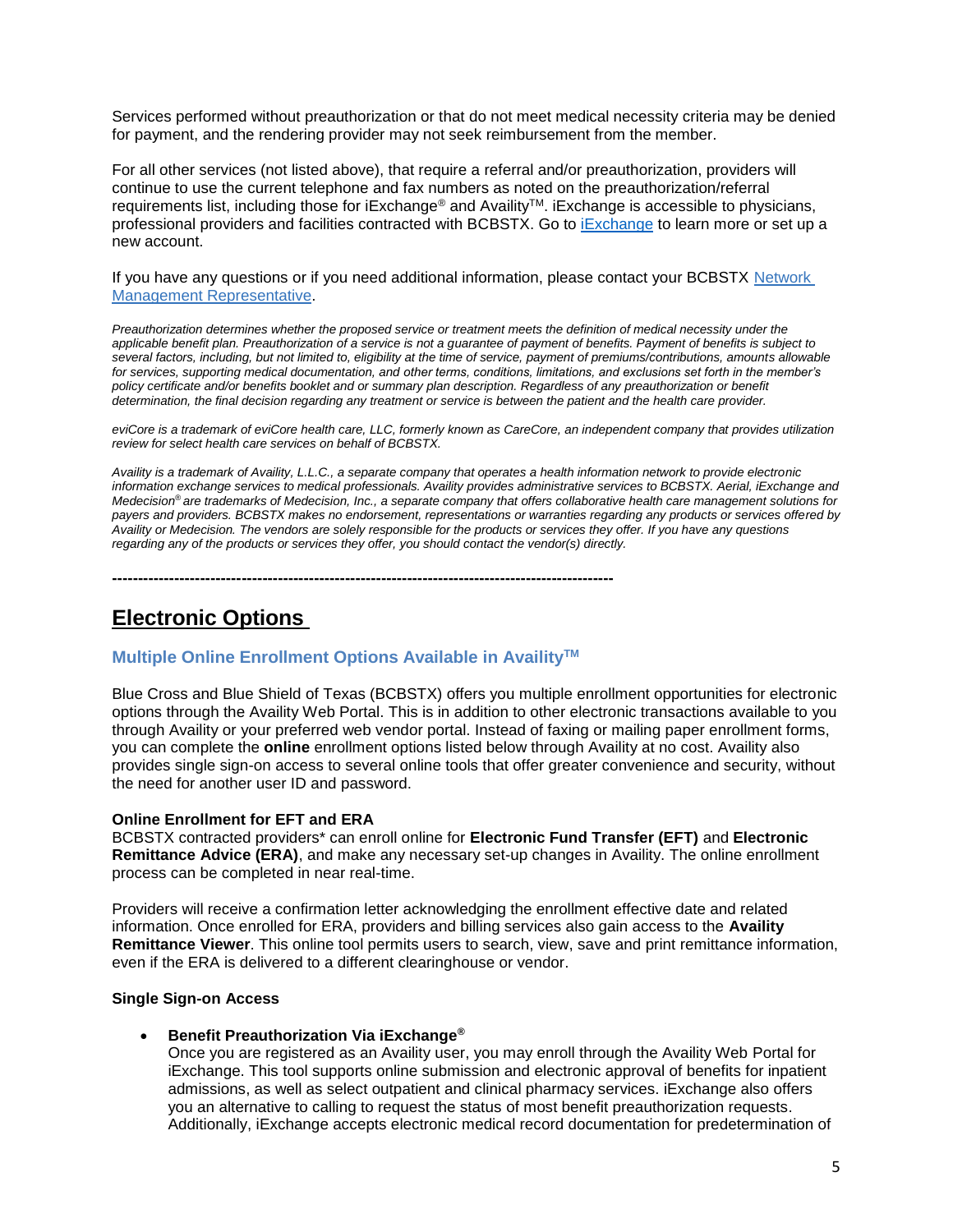benefits requests. As a reminder, always check eligibility and benefits first to find out if benefit preauthorization is required for a member.

Please note that for **behavioral health services**, you should continue to use the current fax and telephone benefit preauthorization methods.

#### **Electronic Refund Management (eRM)**

Registered Availity users can also gain access to eRM, an online tool that helps simplify the overpayment reconciliation process. You will receive electronic notification of overpayments with the option to deduct from a future payment or pay by check. eRM also gives access to the **Claim Inquiry Resolution (CIR)** tool. CIR offers online assistance that helps save your staff time by reducing the number of calls and specific written inquiries on finalized claims.

Please note that the eRM and CIR tools are not available for government programs claims.

#### **Learn More**

To learn more about these and other electronic tools and resources, visit the [Provider Tools section](https://www.bcbstx.com/provider/tools/index.html) of our website. Also, see the [Provider Training](https://www.bcbstx.com/provider/training) page for dates, times and registration for online training sessions on a variety of topics.

For assistance or customized training, contact a BCBSTX Provider Education Consultant at [PECS@tx.com.](mailto:PECS@tx.com)

#### **Register with Availity**

Visit [availity.com](https://www.availity.com/) to complete the online application today. If you need registration assistance, contact Availity Client Services at 800-AVAILITY (800-282-4548).

Checking eligibility, benefit information and/or the fact that a service has been preauthorized is not a guarantee of payment. Benefits will be determined once a claim is received and will be based upon, among other things, the member's eligibility and the terms of the member's certificate of coverage applicable on the date services were rendered. If you have any questions, please call the number on the back of the member's ID card.

*\*This excludes atypical providers who have not acquired a National Provider Identifier (NPI).*

*Availity is a trademark of Availity, LLC, a separate company that operates a health information network to provide electronic information exchange services to medical professionals. Availity provides administrative services to BCBSTX. iExchange is a trademark of Medecision, Inc., a separate company that offers collaborative health care management solutions for payers and providers. BCBSTX makes no endorsement, representations or warranties regarding any products or services offered by third party vendors such as Availity or Medecision. If you have any questions about the products or services offered by such vendors, you should contact the vendor(s) directly.*

**-------------------------------------------------------------------------------------------------**

# **Pharmacy**

# **Reminder: Pharmacy Program Benefit Changes – Effective Jan. 1, 2017**

Blue Cross and Blue Shield of Texas (BCBSTX) implemented pharmacy benefit changes on Jan. 1, 2017, for some members with prescription drug benefits administered through Prime Therapeutics®. \*

Based on claims data, letters are sent from BCBSTX to alert members who may be affected by one or more of the 2017 pharmacy benefit changes. A summary of the changes, as outlined in the member letters, is included below for your reference.

#### **Drug List Changes and Medication Coverage Revisions/Exclusions**

Some members' plans may now be based on a new drug list:

1. **New Performance Drug List and Performance Select Drug Lists** – Some members may have one of these new drug lists, which are closed drug lists listing all covered medications only. As a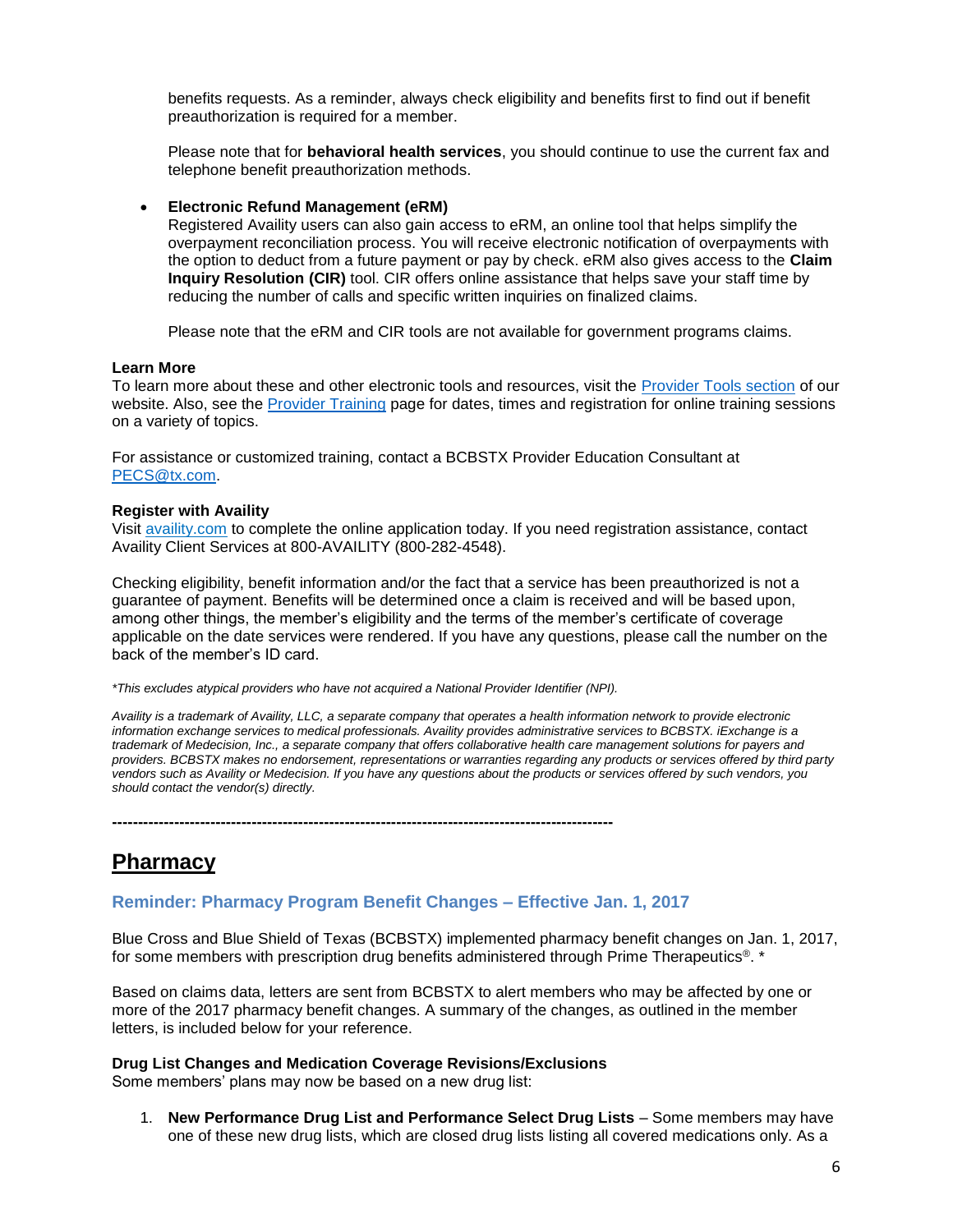result, some medications will move to a higher copay/coinsurance payment tier and select drugs/drug classes may be excluded from coverage. Additionally, if your patients had a prior authorization approval for a drug that is now excluded from coverage, you can submit a drug list coverage exception request to BCBSTX. Your patients may also ask you about therapeutic alternatives.

- 2. **Enhanced Drug List** *(formerly known as Generics Plus Drug List)* Some members may move to this drug list, and as a result, select medications may move to a higher copay/coinsurance payment tier. Your patients may ask you about generics or lower cost alternatives.
- 3. Some members may also be affected by **annual or quarterly drug list changes**, such as drugs moving to a higher payment tier or excluded from coverage. Your patients may ask you about therapeutic or lower cost alternatives.
- 4. The **Standard Drug List** is now known as the **Basic Drug List**.
- 5. As a reminder, medications that have **not received FDA approval** are **not covered** under the BCBSTX pharmacy benefit.

#### **Utilization Management Program Changes**

Some members' plans may now be subject to new prior authorization and step therapy programs and/or dispensing limits. If you have a patient who is taking select medications included in these programs, he/she may need to meet certain criteria, such as an approval of a prior authorization request, for coverage consideration. Additionally, these programs may correlate to your patient's drug list.

#### **Specialty Drug Changes**

Starting Jan. 1, 2017, members with an individual benefit plan offered on/off the Texas Health Insurance **TX** Marketplace who are using a drug manufacturer's coupon or copay card will not have the specialty drug payment applied to their plan deductible or out-of-pocket maximum. This is unless the coupon is a permitted third-party cost-sharing payment. Your patients can contact BCBSTX if they have questions about this change.

## **Pharmacy Network Changes**

Some members' plans may experience changes to the pharmacy network:

- 1. **CVS Exclusion** Effective January 1, 2017, CVS pharmaciesTM and CVS pharmacies in a Target® store were removed from most members' pharmacy network.
- 2. **New Pharmacy Networks** Some members' plans may move to a preferred network where prescriptions filled at these preferred tiered pharmacies offer the lowest copay/coinsurance amounts. 90-day supplies can also be filled at these preferred tiered pharmacies or through mail order for coverage consideration.

**Members who continue to fill prescriptions at a pharmacy no longer in their network will pay more.** In most cases, no action is required on your part for any of these pharmacy network changes as members can easily transfer prescriptions to a nearby in-network pharmacy. If your office stores pharmacy information on your patients' records, you may want to ask your patients which pharmacy is their new choice.

If your patients have questions about their pharmacy benefits, please advise them to call the Pharmacy Program phone number on their member ID card. Members also may visit [bcbstx.com](https://members.hcsc.net/wps/portal/bam) and log in to Blue Access for Members<sup>SM</sup> for a variety of online resources.

*\*Changes to be implemented, as applicable, based on the member's 2017 plan renewal, or new plan effective date, unless otherwise noted. These changes do not apply to members with Medicare Part D or Medicaid coverage.*

*A "preferred" or "participating" pharmacy has a contract with BCBSTX or BCBSTX's pharmacy benefit manager (Prime Therapeutics) to provide pharmacy services at a negotiated rate. The terms "preferred" and "participating" should not be construed as a recommendation, referral or any other statement as to the ability or quality of such pharmacy. Please note that changes to participating pharmacies may be made in the future.*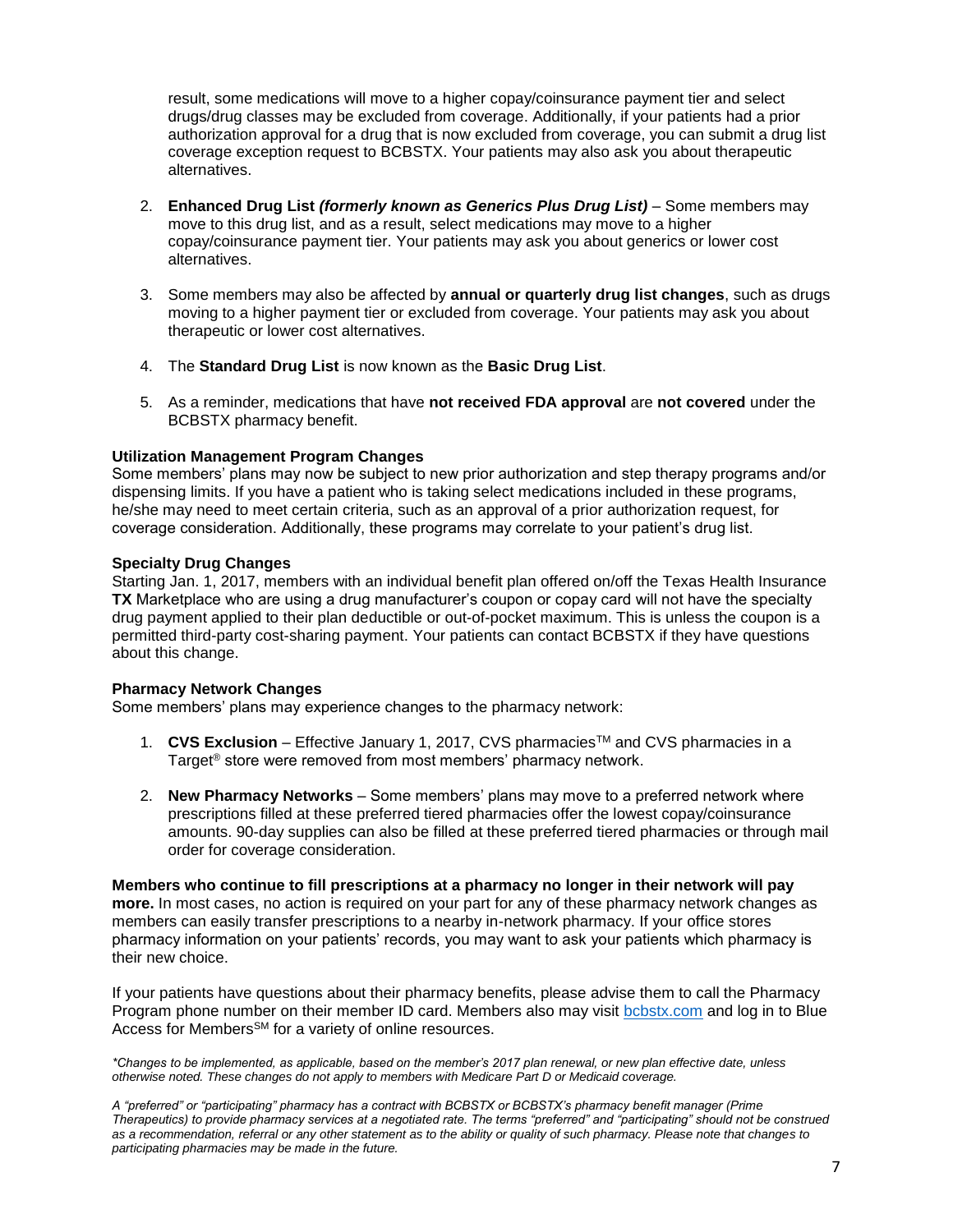*The information mentioned here is for informational purposes only and is not a substitute for the independent medical judgment of a physician. Physicians are to exercise their own medical judgment. Pharmacy benefits and limits are subject to the terms set forth in the member's certificate of coverage which may vary from the limits set forth above. The listing of any particular drug or classification of drugs is not a guarantee of benefits. Members should refer to their certificate of coverage for more details, including benefits, limitations and exclusions. Regardless of benefits, the final decision about any medication and pharmacy choice is between the member and their health care provider.*

*Prime Therapeutics LLC is a pharmacy benefit management company. BCBSTX contracts with Prime to provide pharmacy benefit management, prescription home delivery and specialty pharmacy services. In addition, contracting pharmacies are contracted through Prime Therapeutics. The relationship between BCBSTX and contracting pharmacies is that of independent contractors. BCBSTX, as well as several independent Blue Cross and Blue Shield Plans, has an ownership interest in Prime.*

**-------------------------------------------------------------------------------------------------**

# **Notices & Announcements**

# **Clinical Payment and Coding Policies Now Online**

BCBSTX is now publishing [Clinical Payment and Coding Policies](https://www.bcbstx.com/provider/standards/cpcp.html) on our website. These payment and coding policies describe BCBSTX's application of payment rules and methodologies for CPT®, HCPCS and ICD-10 coding as applied to claims submitted for covered services. This information is offered as a helpful general resource regarding BCBSTX payment polices and is not intended to address all reimbursement related issues. New policies have been posted and existing policies will be added over time. We regularly adjust clinical payment and coding policy positions as part of our ongoing policy review processes. Check [this newsletter](https://www.bcbstx.com/provider/news/bluereview.html) and the [News and Updates](https://www.bcbstx.com/provider/news/index.html) section on our website for newly adapted or revised policies.

**-------------------------------------------------------------------------------------------------**

# **Making the Health Care System Work Better, Together**

Blue Cross and Blue Shield of Texas (BCBSTX) is working every day to identify ways to streamline, simplify and improve processes that may affect your practice. That work includes examining how we can work together to favorably impact care, quality and affordability. To that end, we are designing new data and reporting capabilities that may help you gain deeper and broader insights into the health care needs of BCBSTX members.

#### **Throughout this year and next, BCBSTX will introduce new tools and technologies that we expect will help:**

- Make it easier for you to do business with us
- Deliver actionable data to help you make more insightful patient treatment and practice management decisions
- **Enhance the value and quality of care our members receive**

**Modernization is essential.** By offering more efficient online options, increased network participation opportunities and risk models, and greater access to improved data and reporting tools, BCBSTX is aiming to go above and beyond where we are today, so that we may continue to work with you in more innovative ways.

We invite you to join us in helping make the health care system work better, together. Keep reading future issues of [this newsletter](https://www.bcbstx.com/provider/news/bluereview.html) to find out what's new.

**-------------------------------------------------------------------------------------------------**

**CMS Requires Insurers to Conduct ACA Risk Adjustment Audit**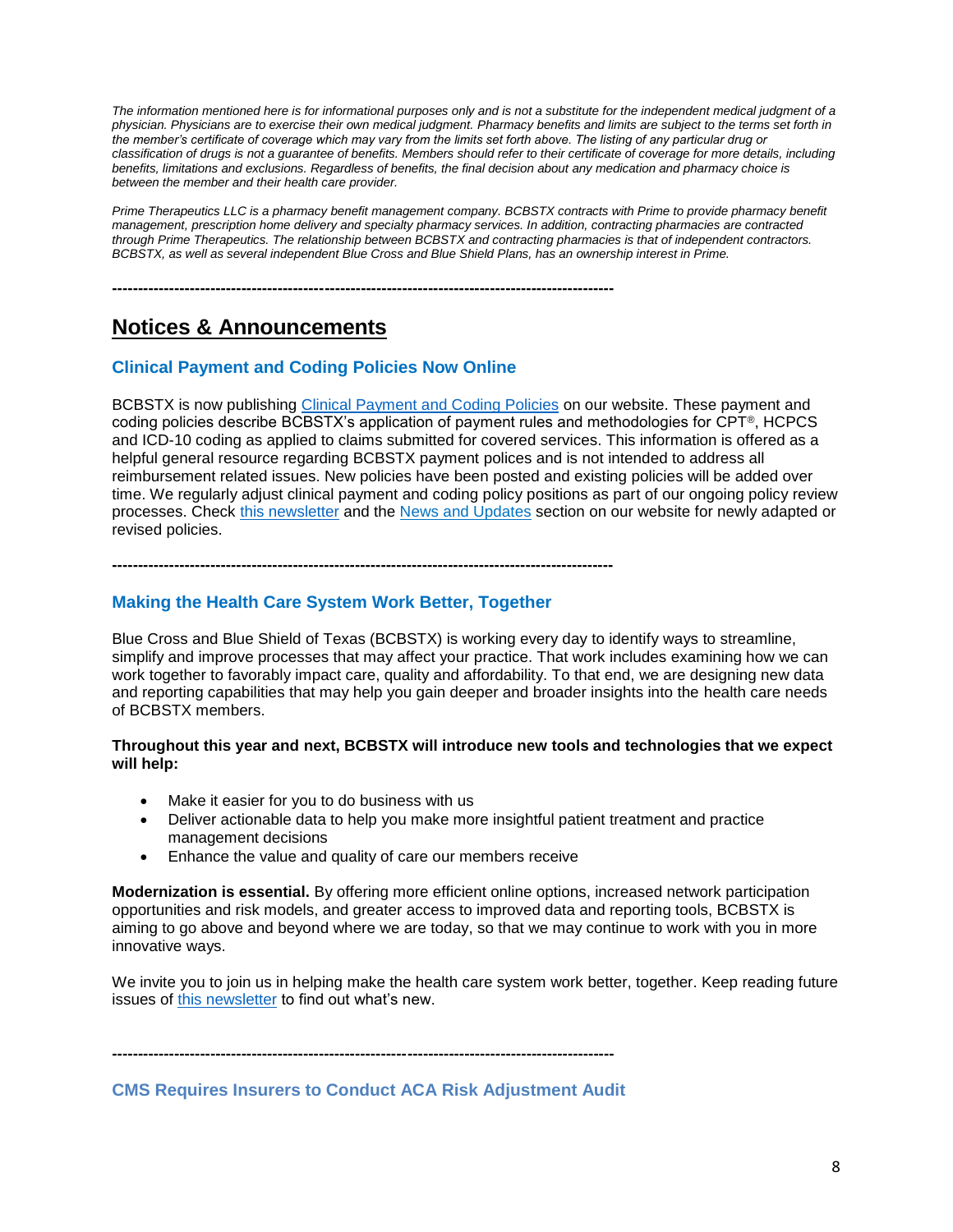This year, the Centers for Medicare & Medicaid Services (CMS) will conduct another Initial Validation Audit (IVA) to validate the data used when assessing the payment transfers for the Affordable Care Act's (ACA) Risk Adjustment (RA) program.

The provider's role is essential to the success of the IVA. Therefore, if any of your patients are selected to be included in the IVA, Blue Cross and Blue Shield of Texas (BCBSTX) is asking for your cooperation in fulfilling the requirements of the IVA.

The IVA is expected to begin in June, and BCBSTX will be working with Tactical Management Incorporated (TMI) to retrieve requested medical records that we have to submit to our IVA auditor. Our IVA auditor requires medical records in order to validate the sampled member's risk score calculation, which is based on the diagnosis codes submitted on a member's claims, as well as through supplemental diagnosis submissions based on medical record review.

As BCBSTX providers, you may be asked to provide medical records directly to TMI in order to validate all of the diagnosis codes used in the ACA RA risk score calculation. **It is of utmost importance that you respond to these requests in a timely manner.** 

The IVA will be performed on a sample of members enrolled in ACA-compliant individual and small group plans, both on and off the Exchange. Our IVA auditor will validate medical claims of the sampled members from the previous calendar year. For example, this IVA will be conducted in 2017, but will review claims with dates of service in 2016. Please be aware some of these claims may have been paid in 2017 and are likely to be included in the IVA sample.

We understand that this is a very busy time. However, in an effort to comply with CMS' requirements, we appreciate your full support and cooperation as you receive requests from TMI and deliver the requested medical record(s) in a timely manner.

If you have any questions, please contact your [Network Management Representative.](https://www.bcbstx.com/provider/contact_us.html#localnetwork)

**-------------------------------------------------------------------------------------------------**

# **New BCBSTX Client in Blue EssentialsSM Network: Employees Retirement System of Texas**

We are excited to announce that Blue Cross and Blue Shield of Texas (BCBSTX) was awarded the sixyear contract for the Employees Retirement System of Texas (ERS) account, effective Sept. 1, 2017. ERS participants covered under HealthSelect<sup>SM</sup> of Texas and Consumer Directed HealthSelect<sup>SM</sup> benefit plans will access care through the **Blue Essentials** provider network in all 254 counties in Texas. **If you are currently a participating** provider in the **Blue Essentials** (formerly HMO Blue Texas<sup>SM</sup>) provider network, no action is required on your part.

**If you would like to be contracted** for the **Blue Essentials** provider network, please visit our [Blue](https://www.bcbstx.com/provider/network/blue_essentials_participation.html)  [Essentials Network Participation](https://www.bcbstx.com/provider/network/blue_essentials_participation.html) page or contact your [Network Management Representative](https://www.bcbstx.com/provider/contact_us.html#localnetwork) for more information.

Continue to watch for additional information regarding ERS in future editions of this newsletter and on our [website.](https://www.bcbstx.com/provider/)

**-------------------------------------------------------------------------------------------------**

# **Health & Wellness**

**Colorectal Cancer Screenings Goal: 80% Participation by 2018 – Pulling It All Together** *The final article in a four-part series on Colorectal Cancer Screenings*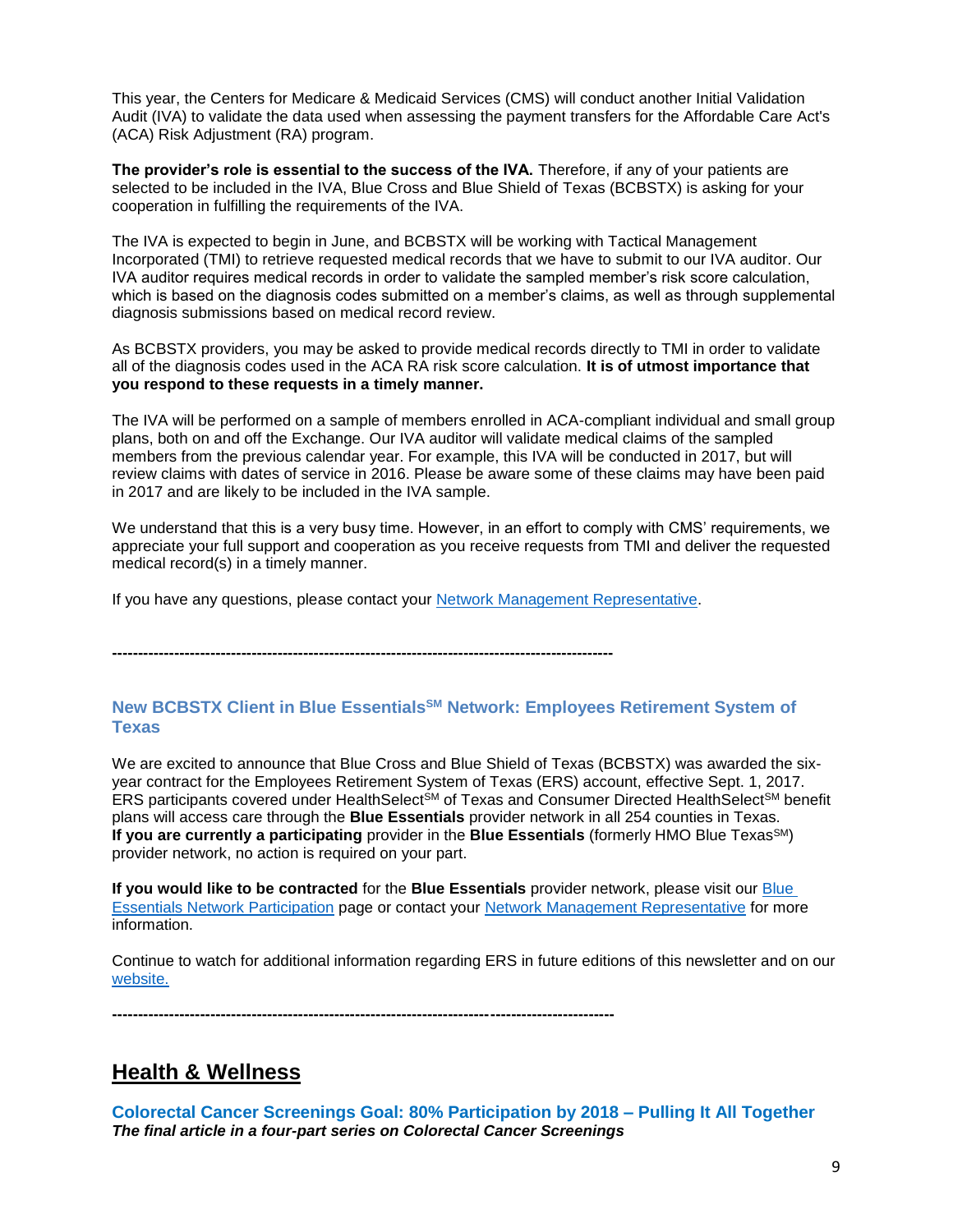In collaboration with the American Cancer Society and the National Colorectal Cancer Roundtable, Blue Cross and Blue Shield of Texas (BCBSTX) signed a pledge to have 80 percent of our members ages 50- 75 screened for colorectal cancer (CRC) by 2018.

#### **How Far Away Are We from Reaching This Goal?**

In 2016, the Health Care Effectiveness Data and Information Set (HEDIS®) BCBSTX Commercial PPO result of 49.7 percent was well below the NCQA Quality Compass National PPO Average of 57.1 percent.

#### **We Need Your Help to Reach this Goal!**

Although some CRC screening methods are not appropriate or feasible for all patients, having a conversation with your patients to encourage CRC screenings is most likely to result in your patients getting screened regardless of the method chosen. CRC screenings are recommended for adults ages 50-75 who are at average risk for CRC and who are asymptomatic. Some patients may need to be screened for CRC at an earlier age. It is also important to be aware that some screening methods may not be covered and an out-of-pocket cost may result.

#### **What Actions Can You Take to Make a Difference?**

Have the conversation with your patients about CRC risks and the best screening method for them. You are the biggest influence on whether your patients receive CRC screenings.

#### **CRC Screening Options**

| <b>Screening</b>                                               | <b>Interval</b>             |
|----------------------------------------------------------------|-----------------------------|
| Colonoscopy                                                    | Every 10 years <sup>1</sup> |
| Flexible Sigmoidoscopy                                         | Every 5 years               |
| CT Colonography                                                | Every 5 years <sup>1</sup>  |
| Stool-based Test (including)                                   |                             |
| FIT or immunologic Fecal Occult Blood Test (iFOBT).<br>$\circ$ | Every year <sup>1</sup>     |
| FIT tests may be one or two sample tests.                      |                             |
| Guaiac based stool tests or gFOBT<br>O                         | Every year <sup>1</sup>     |
| Stool DNA with FIT testing, also known as Cologuard<br>$\circ$ | Every 3 years <sup>1</sup>  |
|                                                                |                             |

Use a system within your practice to identify your patients ages 50-75 who need CRC screenings, and start the conversation.

#### *With your influence, we can raise the CRC screening rate, and meet the 80 percent by 2018 goal.*

#### *References*

*1 (n.d.). Home - US Preventive Services Task Force[. Final Recommendation Statement: Colorectal Cancer: Screening US](https://www.uspreventiveservicestaskforce.org/Page/Document/RecommendationStatementFinal/colorectal-cancer-screening2 )  [Preventive Services Task Force.](https://www.uspreventiveservicestaskforce.org/Page/Document/RecommendationStatementFinal/colorectal-cancer-screening2 ) Retrieved Dec. 6, 2016.* 

*<sup>2</sup> Force, U. P. (2016)[. USPSTF Recommendation Statement: Screening for Colorectal Cancer.](http://jamanetwork.com/journals/jama/fullarticle/2529486) Retrieved Dec. 6, 2016.*

*<sup>3</sup> Levin, B., Lieberman, D. A., McFarland, B., Smith, R. A., Brooks, D., Andrews, K. S., Dash, C., Giardiello, F. M., Glick, S., Levin, T. R., Pickhardt, P., Rex, D. K., Thorson, A. and Winawer, S. J. (2008), Screening and Surveillance for the Early Detection of Colorectal Cancer and Adenomatous Polyps, 2008: A Joint Guideline from the American Cancer Society, the US Multi-Society Task Force on Colorectal Cancer, and the American College of Radiology\*†. CA: A Cancer Journal for Clinicians, 58: 130–160. doi:10.3322/CA.2007.001*

*HEDIS is a registered trademark of the National Committee for Quality Assurance (NCQA).*

**-------------------------------------------------------------------------------------------------**

# **In Every Issue – May 2017**

The following is information that BlueCross and Blue Shield of Texas (BCBSTX) is required to provide in all published correspondence with physicians, professional providers, and facilityand ancillary providers. For the latest updates, visit the News and [Updates](http://www.bcbstx.com/provider/news/index.html) area of the BCBSTX provider website.

Topics: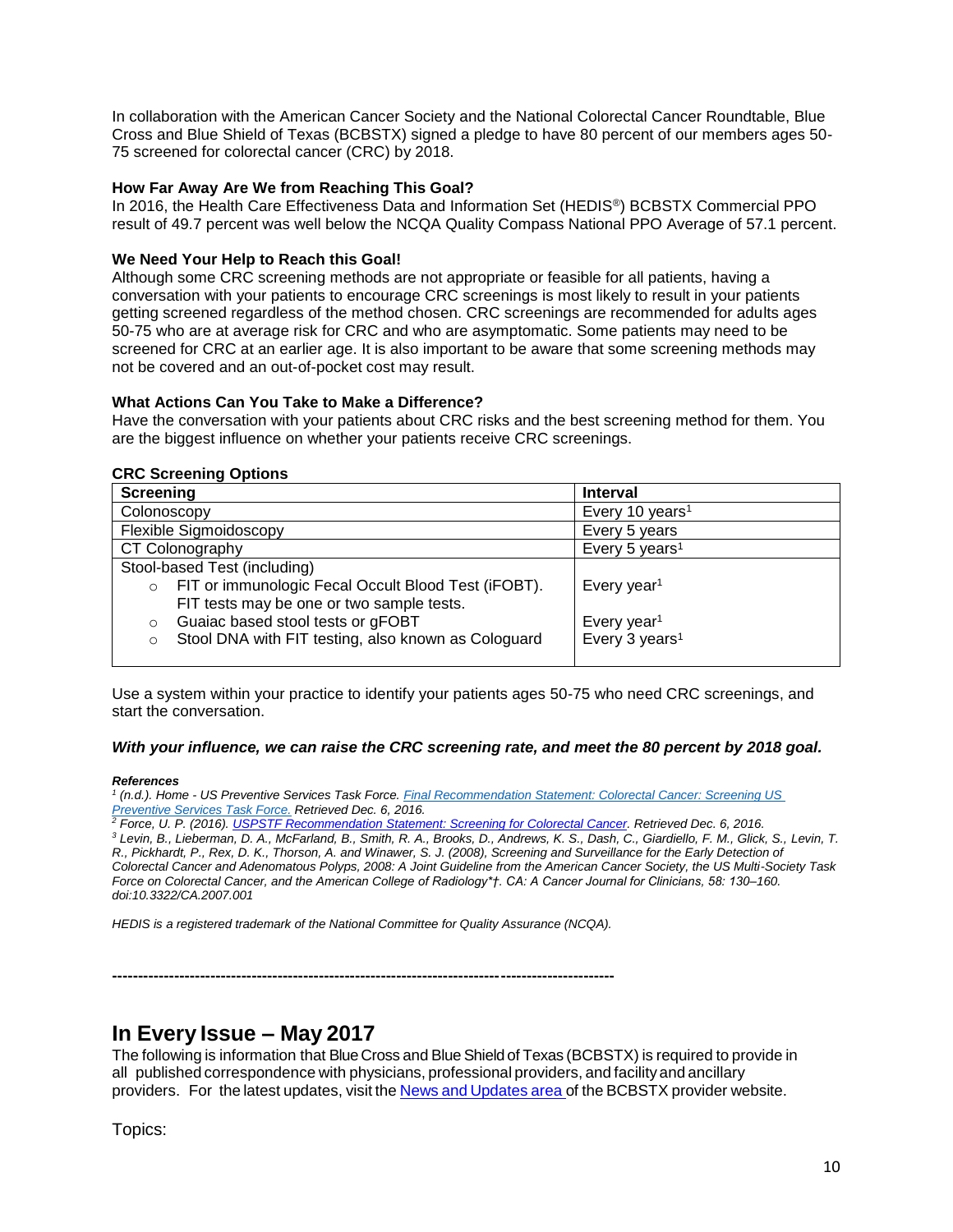- Authorizations and Referrals
- Benefits and Eligibility
- Claims
- ClinicalResources
- ElectronicOptions
- Pharmacy
- Provider General Information
- Rights and Responsibility

**------------------------------------------------------------------------------------------------------------**

# **Authorizations and Referrals**

### **Contact eviCore to Pre-certify Outpatient Molecular and Genomic Testing, and Outpatient Radiation Therapy for Blue Advantage HMOSM and Blue Advantage PlusSM Members**

Blue Cross and Blue Shield of Texas (BCBSTX) has contracted with eviCore healthcare (eviCore), an independent specialty medical benefits management company, to provide Utilization Management services for new preauthorization requirements that are outlined below.

Providers should contact **eviCore** to request preauthorization for **Blue Advantage HMOSM** and **Blue Advantage PlusSM HMO** members for services rendered on and after **Oct. 3, 2016**, for:

- Outpatient molecular and genomic testing
- Outpatient radiation therapy

eviCore preauthorization's for outpatient molecular and genomic testing and outpatient radiation therapy can be obtained using one of the following methods:

- The eviCore [Healthcare](http://www.evicore.com/) Web Portal is available 24/7. After a one-time registration, you can initiate a case, check status, review guidelines, view authorizations/eligibility and more. The Web Portal is the quickest, most efficient way to obtain information.
- Providers can call toll-free at **855-252-1117** between 7 a.m. to 7 p.m. (CT) Monday through Friday.
- More specific program-related information can be found on the eviCore [implementation](https://www.carecorenational.com/page/bcbs-implementations.aspx) site.
- Refer to the eviCore [implementation](https://www.carecorenational.com/page/bcbs-implementations.aspx) site and select the BCBSTX health plan for provider training orientation presentations.

The **Blue Advantage HMO** and **Blue Advantage Plus HMO Preauthorization/Referral Requirements** list has been updated to include the **services listed above that require preauthorization through eviCore, for dates of service beginning Oct. 3, 2016**. The preauthorization list is located under [Clinical](https://www.bcbstx.com/provider/clinical/index.html) [Resources](https://www.bcbstx.com/provider/clinical/index.html) on the [BCBSTX](http://www.bcbstx.com/provider/) provider website. Services performed without authorization may be denied for payment, and you may not seek reimbursement from members.

For all other services that require a referral and/or preauthorization, as noted on the Preauthorization/Referral Requirements list, you will continue to use iExchange®. iExchange is accessible to physicians, professional providers and facilities contracted with BCBSTX. For more information or to set up a new iExchange account, please visit Getting Started with [iExchange.](http://www.bcbstx.com/provider/tools/iexchange.html)

Refer to eviCore [Preauthorization](http://www.bcbstx.com/provider/clinical/evicore.html) Program for more information. You may also contact your [Network](http://www.bcbstx.com/provider/contact_us.html) [Management](http://www.bcbstx.com/provider/contact_us.html) Consultant formore information.

**------------------------------------------------------------------------------------------------------------**

# **iExchange® Accepts Electronic Medical Record Attachments** Providers can submit electronic medical records attachments when necessaryin support of benefit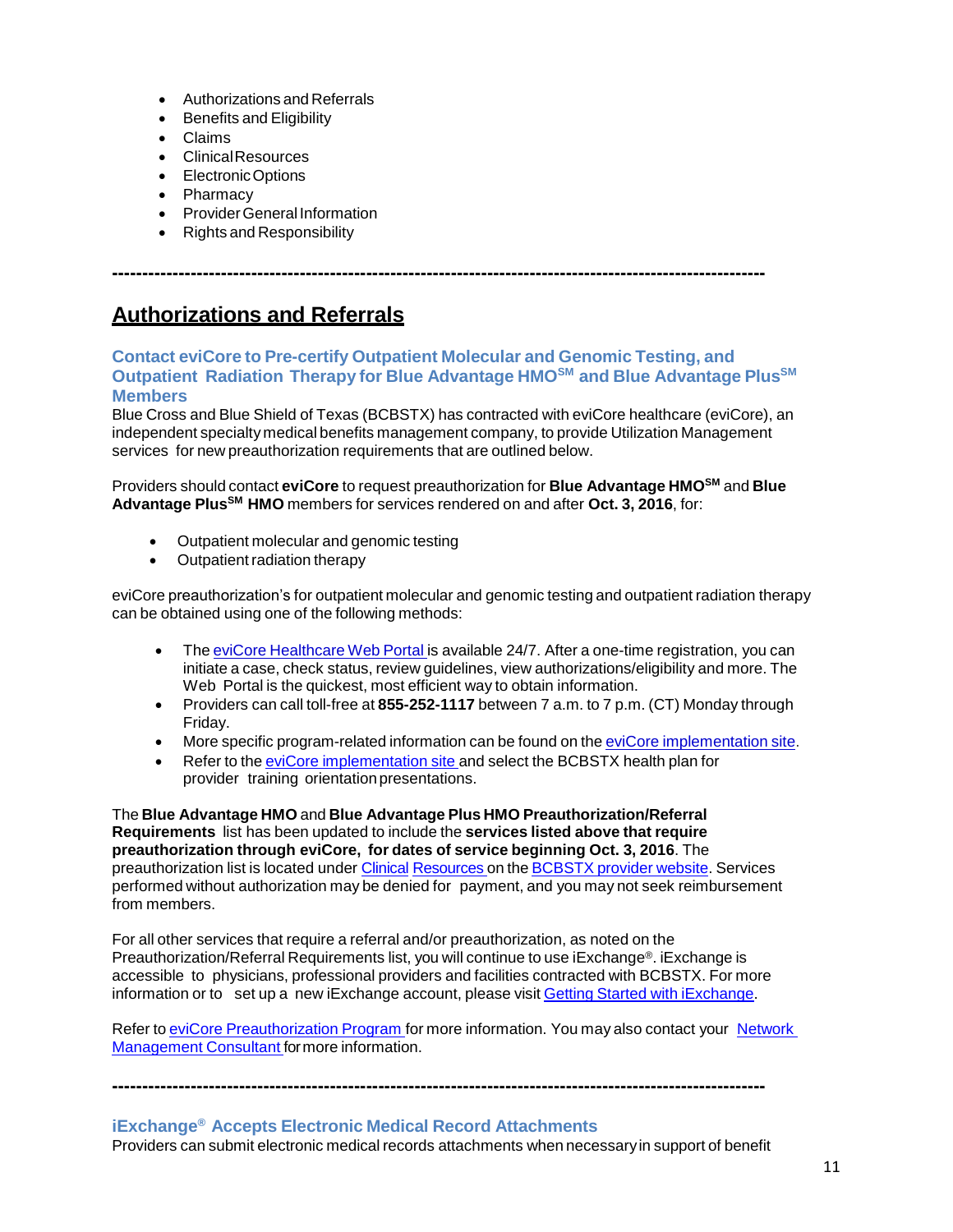preauthorization requests to iExchange, the Blue Cross and Blue Shield of Texas (BCBSTX) online tool that supports online benefit preauthorization requests for inpatient admissions, medical, behavioral health and clinical pharmacyservices.

Electronic medical record documentation may also be submitted via iExchange for predetermination of benefit requests. iExchange offers providers and facilities a secure, online alternative to faxing their patients protected health information. Visit *[iExchange](http://www.bcbstx.com/provider/tools/iexchange_index.html)* on BCBSTX's provider website for additional information.

As a reminder, it is important to check eligibilityand benefits prior to rendering services. This step will help you determine if benefit preauthorization is required for a particular member. For additional information, such as definitions and links to helpful resources, refer to the [Eligibility](http://www.bcbstx.com/provider/claims/eligibility_and_benefits.html) and Benefits section on BCBSTX's provider website.

Please note that verification of eligibility and benefits, and/or the fact that a service or treatment has *been preauthorized or predetermined for benefits is not a guarantee of payment. Benefits will be determined once a claim is received and will be based upon, among other things, the member's eligibility and the terms of the member's certificate of coverage applicable on the date services were rendered. If you have questions, contact the number on the member's ID card.*

**------------------------------------------------------------------------------------------------------------**

# **HMO Plans – Importance of Obtaining a Referral and/or Preauthorization and Admitting to a Participating Facility as a NetworkProvider**

**Blue EssentialsSM** (formerly known as HMO Blue TexasSM), **Blue Advantage HMOSM** and **Blue PremierSM** members require a referral from their Primary Care Physician/Provider (PCP) before receiving services from a specialty care physician or professional provider (except for OBGYNs). The referral must be initiated by the member's PCP, and must be made to a participating physician or professional provider in the same provider network.

If an in-network physician, professional provider, ambulatory surgerycenter, hospital or other facility is not available in the member's applicable provider network, **preauthorization is required** for services byan out-of-network physician, professional provider, ambulatorysurgerycenter, hospital or other facility, through iExchange or call the preauthorization number 1-855-462-1785.

## **Reminders:**

- The **Blue Essentials, Blue Advantage HMO and Blue Premier** physician, professional provider, facility or ancillary provider is required to admit the patient to a participating facility, except in emergencies.
- **Additional services may also require preauthorization**. Acomplete list of services that require preauthorization for **Blue Essentials** and **Blue Advantage HMO,** and for **Blue Premier** and **Blue Premier AccessSM**, is available on the BCBSTX Provider website under [Clinical Resources](https://www.bcbstx.com/provider/clinical/index.html) "**Preauthorization/Notification/Referral RequirementsLists.**"

**Blue Advantage PlusSM HMO Point of Service (POS)** is a benefit plan that allows those members to use out-of-network providers. However, it is essential that those members understand the financial impact of receiving services from anout-of-network physician, professional provider, ambulatory surgerycenter, hospital or other facility. Prior to referring a Blue Advantage Plus enrollee to an out of network provider for non-emergencyservices, please refer to Section D Referral Notification Program, of the Blue Essentials (formerly known as **HMO Blue Texas), Blue Advantage HMO** and **Blue Premier Provider Manual** for more detail including when to utilize the [Out-of-Network](https://www.bcbstx.com/provider/pdf/out-of-network-care-enrollee-notification-form.pdf) Enrollee [Notification](https://www.bcbstx.com/provider/pdf/out-of-network-care-enrollee-notification-form.pdf) Forms for [Regulated](http://www.bcbstx.com/provider/pdf/out-of-network-care-enrollee-notification-form.pdf) [Business](http://www.bcbstx.com/provider/pdf/out-of-network-care-enrollee-notification-form.pdf) and [Non-Regulated](http://www.bcbstx.com/provider/pdf/out-of-network-care-enrollee-notification-form-nr.pdf) Business. In addition, see article below titled: **EnrolleeNotification Form RequiredforOut-of-Network CareforBlueChoice PPO**SM **and Blue AdvantageHMO**SM **(forBlue AdvantagePlus)**.

**------------------------------------------------------------------------------------------------------------**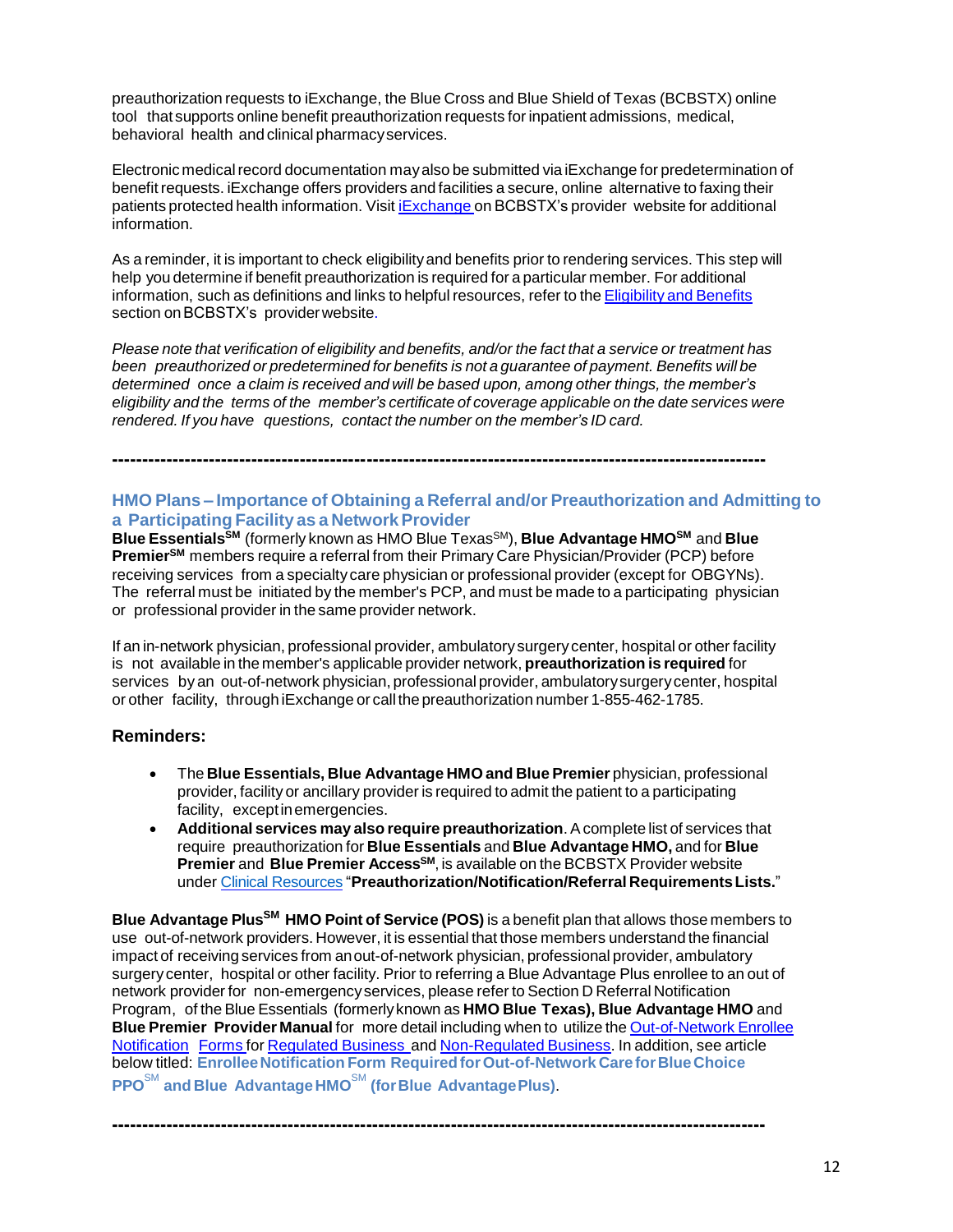# **EnrolleeNotificationFormRequiredforOut-of-NetworkCareforBlue ChoicePPOSM and Blue AdvantageHMOSM (forBlue AdvantagePlus)**

Prior to referring a **Blue Choice PPO** or **Blue Advantage HMO** (for **Blue Advantage Plus** point-ofservice benefit plan) member to an out-of-network provider for non-emergency services – if such services are also available through an in-network provider – the referring participating network provider must complete the appropriate **Out-of-Network Care – Enrollee Notification form** below.

- [Out-of-Network](http://www.bcbstx.com/provider/pdf/out-of-network-care-enrollee-notification-form.pdf) Care Enrollee Notification Form for Regulated Business (Use this form if "TDI" is on the member's ID card.)
- [Out-of-Network](http://www.bcbstx.com/provider/pdf/out-of-network-care-enrollee-notification-form-nr.pdf) Care Enrollee Notification Form for Non-Regulated Business (Use this form if "TDI" is **not** on the member's ID card.)

The referring network physician must provide a copy of the completed form to the enrollee and retain a copy in the enrollee's medical record files.

Itis essentialthat**Blue Choice PPO** and **Blue Advantage Plus** enrollees fullyunderstand the financial impactof anout-of-network referral toaphysician, professional provider, hospital, ambulatorysurgery center or other facilitythat does not participate in their Blue Cross and Blue Shield of Texas provider network. Blue Choice PPO and Blue Advantage Plus enrollees have out-ofnetwork benefits and may choose to use out-of-network providers, however they will be responsible for an increased cost-share under their out-of-network benefits.

For additional information, refer to the Provider [Manual's](http://www.bcbstx.com/provider/gri/index.html) section D **Referral Notification Program** on the [bcbstx.com/provider](http://www.bcbstx.com/provider/index.html) website.

# **AIM RQI Reminder**

Physicians, professional providers and facility and ancillary providers must contact AIM Specialty Health (AIM) first to obtain a Radiology Quality Initiative (RQI) for Blue Choice PPO<sup>SM</sup> subscribers when ordering or scheduling the following outpatient, non-emergencydiagnostic imaging services when performed in a physician's, professional provider's or facility or ancillary provider's office, a professional provider's office, the outpatient department of a hospital or a freestanding imaging center:

**------------------------------------------------------------------------------------------------------------**

- CT/CTA
- MRI/MRA
- SPECT/nuclearcardiologystudy
- PET scan

To obtain a Blue Choice PPO RQI, log into AIM's provider portal at [aimspecialtyhealth.com,](http://www.aimspecialtyhealth.com/) and complete the online questionnaire that identifies the reasons for requesting the exam. If criteria are met, you will receive an RQI. If criteria are not met, or if additional information is needed, the case will automatically be transferred for further clinical evaluation and an AIM nurse will follow up with your office. AIM's **Provider**Portal<sup>SM</sup> uses the term "Order" rather than "RQI."

*AIM Specialty Health (AIM) is an operating subsidiary of Anthem, Inc.*

Notes:

- 1. *Facilities cannot obtain a RQI from AIM on behalf of the ordering physician, professional provider, facility or ancillary provider.*
- 2. *The RQI program does not apply to Medicare enrollees with BlueCrossandBlueShield of Texas(BCBSTX) Medicare supplement coverage. Medicare enrollees with BCBSTX PPO coverage are included in the program.*

**------------------------------------------------------------------------------------------------------------**

**ImportanceofObtainingaPreauthorization/Referral**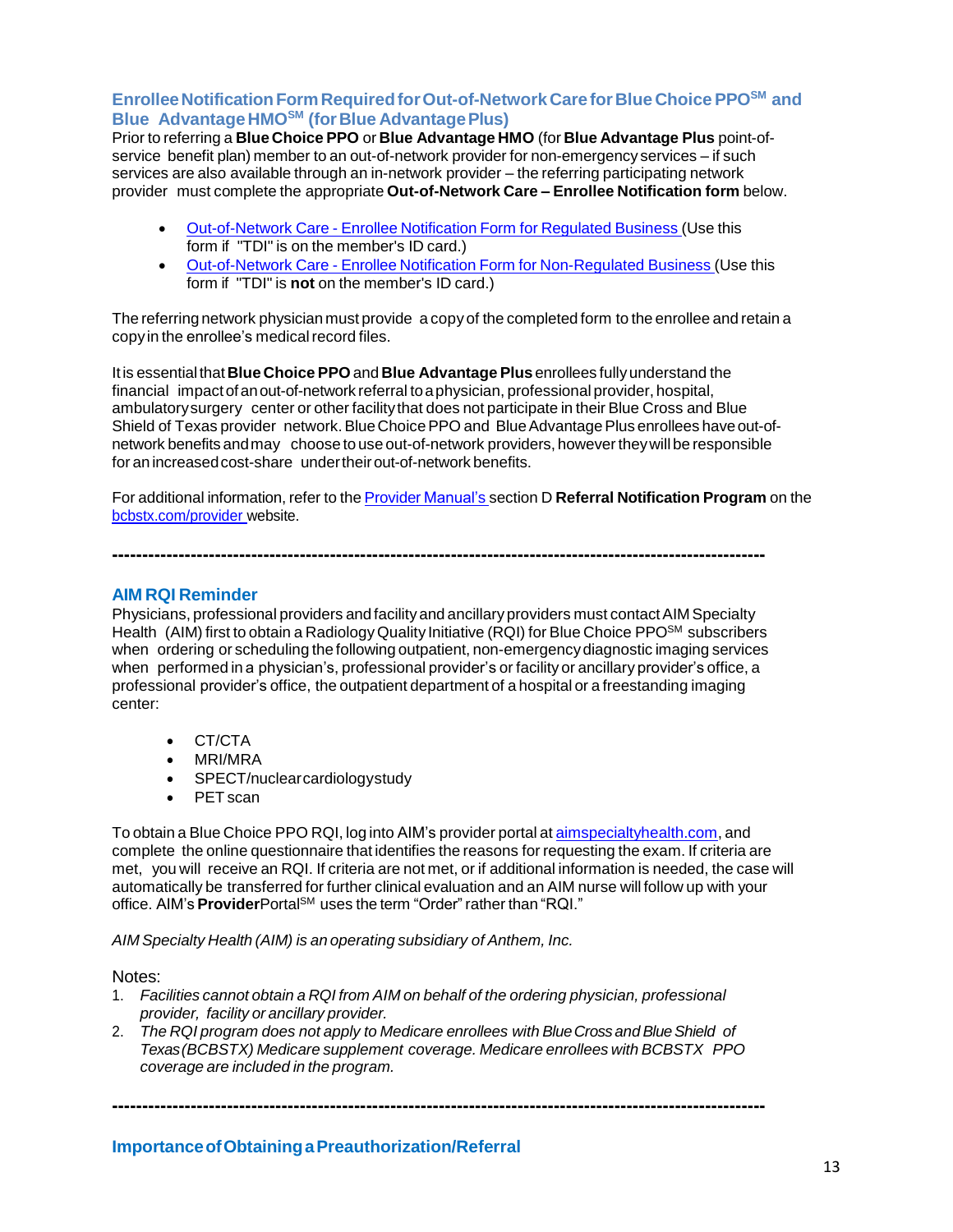Apreauthorization/referral is required for certain types of care and services. Although BlueCrossand Blue ShieldofTexas(BCBSTX) participating physicians, professional providers and facilityand ancillary providers are required to obtain pre-authorizations/referrals, it is also the responsibilityof the member/subscriber to confirm that this action has been taken for services that require a preauthorization/referral.

Pre-authorizations/referrals must be obtained for anyservices provided by someone other than the member's primarycare physician/provider (PCP)(i.e., specialist, ambulatorysurgery centers, ancillary, etc.). A preauthorization/referral is also needed for an initial stay in a facility and any additional days or services added on.

If a member/subscriber does not obtain a preauthorization/referral for initial facility care or services, or additional days or services added on, the benefit for covered expenses maybe reduced.

Apreauthorization/referral does not guarantee payment. All payments are subject to determination of the member/subscriber's eligibility, payment ofrequireddeductibles,copayments and coinsurance amounts, eligibilityof charges as covered expenses, application of the exclusions and limitations and other provisions of the policy at the time services are rendered.

If a preauthorization/referral request is received from anout-of-network (OON) provider and the member/subscriber does not have an OON benefit, BCBSTX will contact the ordering provider to discuss network options. However, if a member/subscriber has an OON benefit, OON benefits will apply, which could result in a higher cost sharing.

## **AreUtilizationManagementDecisionsFinanciallyInfluenced?**

Blue Cross and Blue Shield of Texas (BCBSTX) is dedicated to serving our customers through the provision of health care coverage and related benefit services. BCBSTX prohibits decisions based on financial incentives – utilization management decisions are based on appropriateness of care and service and existence of coverage.

**------------------------------------------------------------------------------------------------------------**

BCBSTX does not specifically reward practitioners or clinicians for issuing denials of coverage, nor is there compensation based on the number or frequency of telephone calls or other contacts that occur with health care providers, members or subscribers. Financial incentives for utilization management decision makers do not encourage decisions thatresult in underutilization.

**------------------------------------------------------------------------------------------------------------**

# **Benefits and Eligibility**

#### **BCBS Medicare Advantage PPO Network Sharing**

**What is Blue Cross and Blue Shield (BCBS) Medicare Advantage (MA) PPOSM Network Sharing?** All BCBS MA PPO Plans participate in reciprocal network sharing. This network sharing will allow all BCBS MA PPO members to obtain in-network benefits when traveling or living in the service area of any other BCBS MA PPO Plan if the member sees a contracted BCBS MA PPO provider.

#### What does the BCBS MA PPO network-sharing mean to me?

If you are a contracted BCBS MA PPO provider with Blue Cross and Blue Shield of Texas (BCBSTX) and you see BCBS MA PPO members from other BCBS Plans, these BCBS MA PPO members will be extended the same contractual access to care and will be reimbursed in accordance with your negotiated rate with your Blue Cross and Blue Shield of Texas contract. These BCBS MA PPO members will receive in-network benefits in accordance with their member contract.

If you are not a contracted BCBS MA PPO provider with BCBSTX and you provide services for any BCBS MA PPO members, you will receive the Medicare allowed amount for covered services. For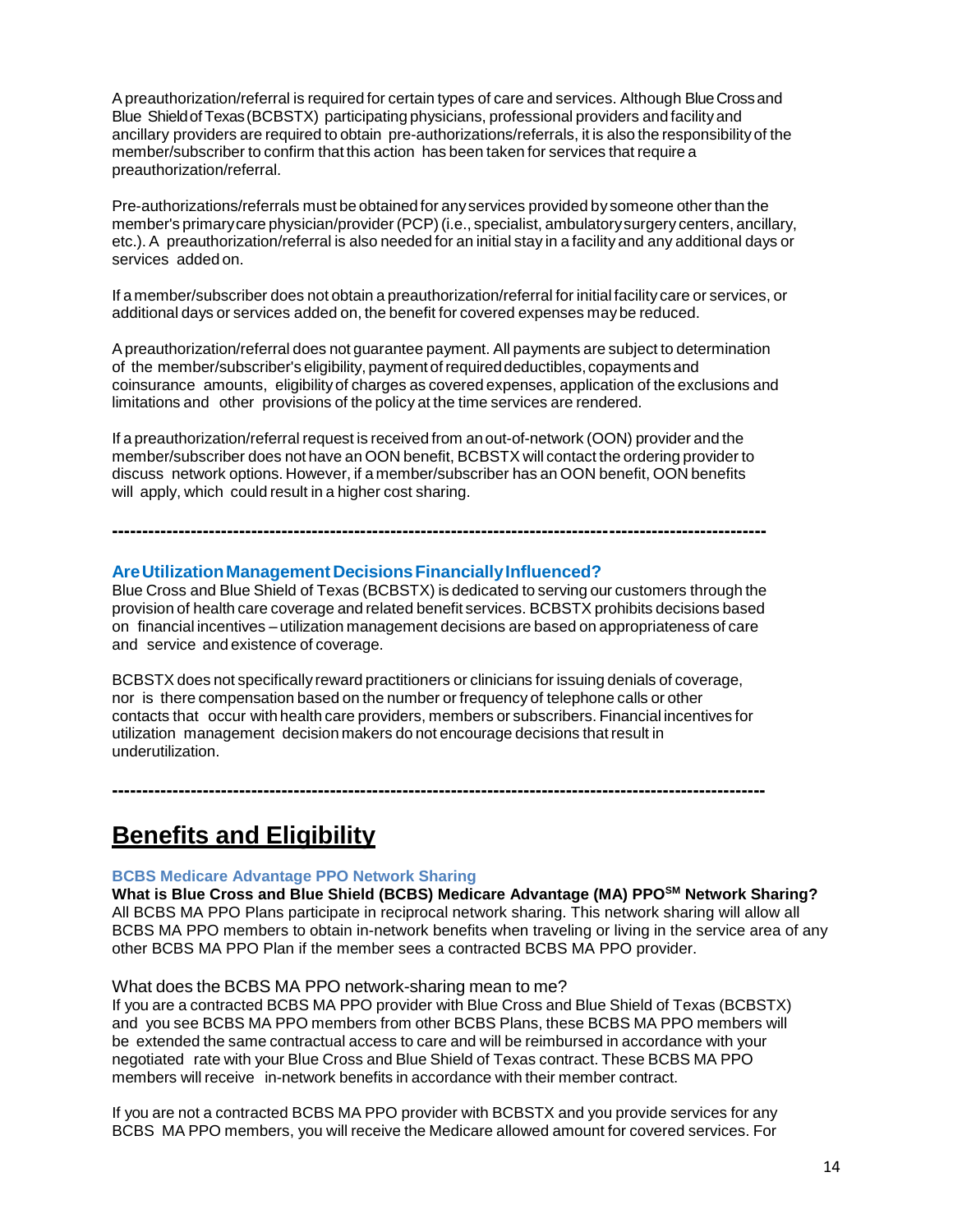urgent or emergency care, you will be reimbursed at the member's in-network benefit level. Other services will be reimbursed at the out-of-network benefit level.

How do I recognize an out-of-area BCBS MA PPO member from one of these Plans participating in the BCBS MA PPO network sharing? You can recognize a BCBS MA PPO member when their Blue Cross and Blue Shield Member ID card has the following logo:



The *"MA"* in the suitcase indicates a member who is covered under the BCBS MA PPO network sharing program. BCBS MA PPO members have been asked not to show their standard Medicare ID card when receiving services; instead, members should provide their Blue Cross and/or Blue Shield member ID card.

Do I have to provide services to BCBS MA PPO members from these other BCBS Plans? If you are a contracted BCBS MA PPO provider with BCBSTX, you should provide the same access to care for BCBS MA members from other BCBS Plans as you do for BCBSTX MA PPO members. You can expect to receive the same contracted rates for such services.

If you are not a BCBS MA PPO contracted provider, you may see BCBS MA PPO members from other BCBS Plans, but you are not required to do so. Should you decide to provide services to BCBS MA PPO members, you will be reimbursed for covered services at the Medicare allowed amount based on where the services were rendered and under the member's out-of-network benefits. For urgent or emergency care, you will be reimbursed at the in-network benefit level.

What if my practice is closed to new local BCBS MA PPO members? If your practice is closed to new local BCBS MA PPO members, you do not have to provide care for BCBS MA PPO out-of-area members. The same contractual arrangements apply to these out-ofarea network sharing members as your local BCBS MA PPO members.

## **How do I verify benefits and eligibility?**

Call BlueCard® Eligibility at 800-676-BLUE (800-676-2583) and provide the BCBS MA PPO member's alpha prefix located on the member's ID card. You may also submit electronic eligibility requests for BCBS MA PPO members. Follow these three easy steps:

- Log in to the Availity Web Portal, the [Availity Revenue Cycle Management portal](https://www.availity.com/) or your preferred vendor
- Enter required data elements
- Submit your request

# Where do I submit the claim?

You should submit the claim to BCBSTX under your current billing practices. Do not bill Medicare directly for any services rendered to a BCBS MA PPO member.

What will I be paid for providing services to these out-of-area BCBS MA PPO network sharing members?

If you are a BCBS MA PPO contracted provider with BCBSTX, benefits will be based on your contracted BCBS MA PPO rate for providing covered services to BCBS MA PPO members from any BCBS MA PPO Plan. Once you submit the BCBS MA PPO claim, BCBSTX will work with the other Plan to determine benefits and send you the payment.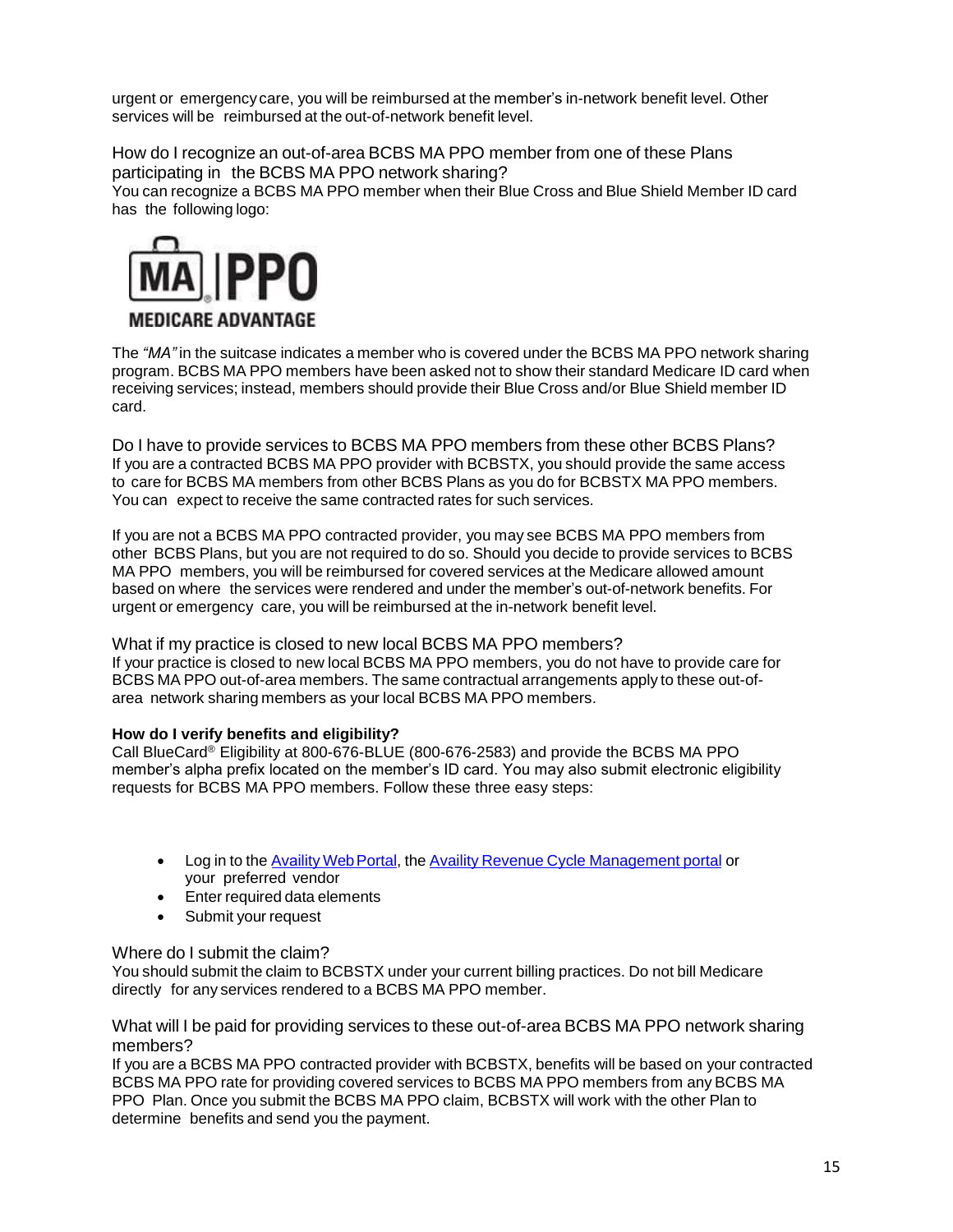What will I be paid for providing services to other BCBS MA out-of-area members not participating in the BCBS MA PPO Network Sharing?

When you provide covered services to other BCBS MA PPO out-of-area members not participating in network sharing, benefits will be based on the Medicare allowed amount. Once you submit the BCBS MA PPO claim, BCBSTX will send you the payment. However, these services will be paid under the BCBS MA member's out-of-network benefits unless for urgent or emergency care.

What is the BCBS MA PPO member cost sharing level and co-payments? A BCBS MA PPO member cost sharing level and co-payment is based on the BCBS MA PPO member's health plan. You may collect the co-payment amounts from the BCBS MA PPO member at the time of service. To determine the cost sharing and/or co-payment amounts, you should call the Eligibility Line at 800-676-BLUE (800-676-2583).

**May I balance bill the BCBS MA PPO member the difference in my charge and the allowance?** No, you may not balance bill the BCBS MA PPO member for this difference. Members may be balance billed for any deductibles, co-insurance, and/or co-pays.

What if I disagree with the reimbursement amount I received? If there is a question concerning the reimbursement amount, contact Blue Cross Medicare Advantage (PPO) Customer Service at 877-774-8592*.*

Who do I contact if I have a question about BCBS MA PPO network sharing? If you have any questions regarding the BCBS MA PPO program or products, contact Blue Cross Medicare Advantage (PPO) Customer Service at 877-774-8592*.*

**------------------------------------------------------------------------------------------------------------**

**Claims**

## **Update to After-hours and Weekend Care Codes Payment Policy**

Blue Cross and Blue Shield of Texas (BCBSTX) will be updating its payment policy regarding afterhours and weekend care codes.

After-hours or weekend care is reimbursable, within limitations, for services provided by an individual physician or other health care professional who is required to provide office-based services outside of regular posted office hours to treat a patient's urgent illness or condition.

Effective Jan. 1, 2017, BCBSTX will no longer reimburse **facility-based or non-office based providers for CPT Codes 99053, 99056 and 99060**. These codes will be considered inclusive of the primary procedure. Please contact your Network Management [Representative](https://www.bcbstx.com/provider/contact_us.html#localnetwork) if you have any questions or if you need additional information.

**------------------------------------------------------------------------------------------------------------**

# **ClaimsXtenTM QuarterlyUpdates**

New and revised Current Procedural Terminology (CPT®) and HCPCS codes are periodically added to or deleted from the ClaimsXten code auditing tool software by the software vendor on a quarterly basis and are not considered changes to the software version.

Blue Cross and Blue Shield of Texas (BCBSTX) will normally load this additional data to the BCBSTX claim processing system within 60 to 90 days after receipt from the software vendor and will confirm the effective date via the News and [Updates](http://www.bcbstx.com/provider/news/index.html) section of the BCBSTX provider website. Advance notification of updates to the ClaimsXten software version (i.e., change from ClaimsXten version 4.1 to 4.4) also will be posted on the BCBSTX provider website.

To help determine how coding combinations on a claim may be evaluated during the claim adjudication process, you may continue to utilize Clear Claim Connection™ (C3). C3 is a free, online reference tool that mirrors the logic behind BCBSTX's code-auditing software. Refer to our website at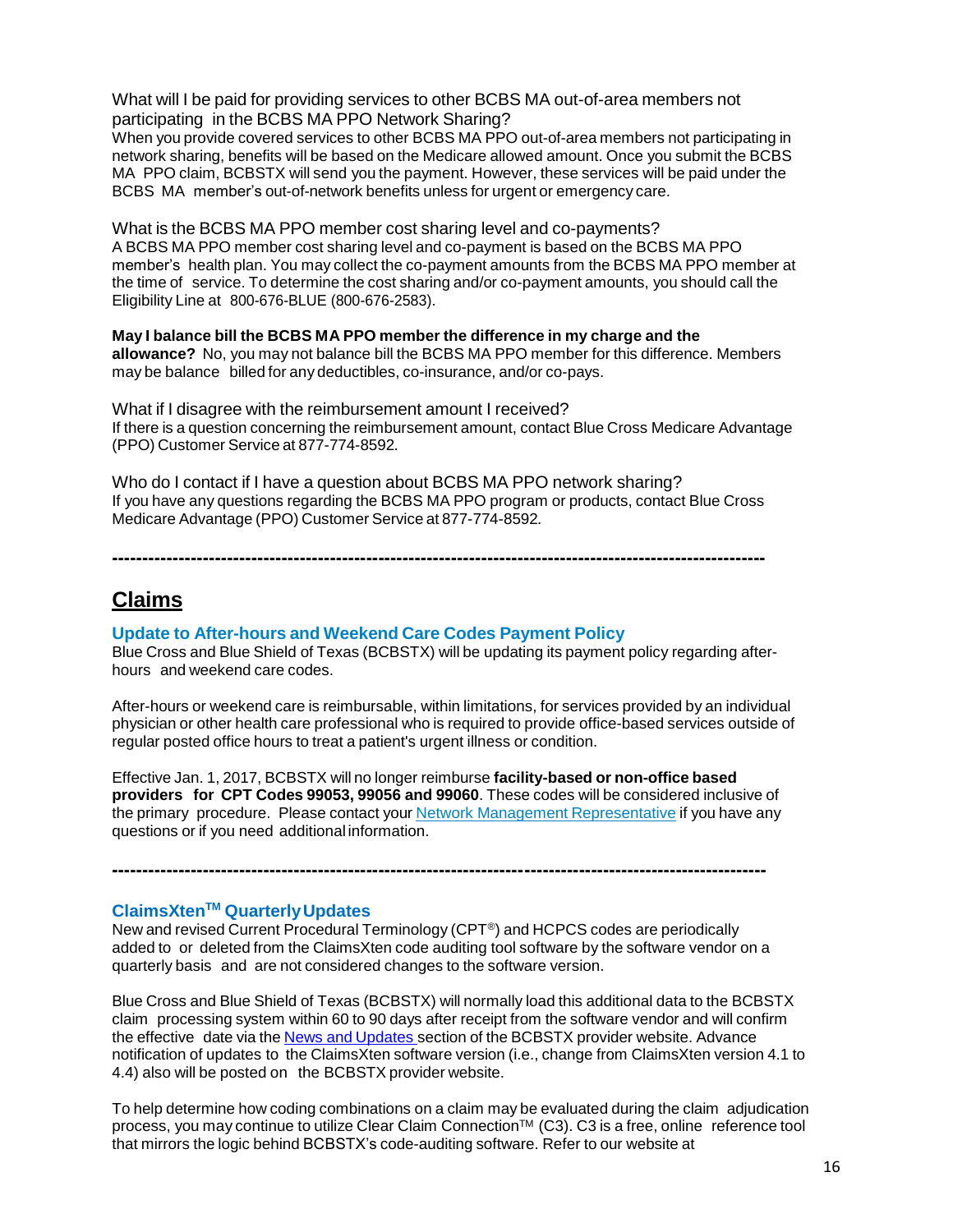[bcbstx.com/provider](http://www.bcbstx.com/provider/) for additional information on gaining access to C3.

For more details regarding ClaimsXten, including answers to frequently asked questions, refer to the C3 page. Additional information may also be included in upcoming issues of the *Blue Review*.

Checks of eligibility and/or benefit information are not a guarantee of payment. Benefits will be determined once a claim is received and will be based upon, among other things, the member's eligibility and the terms of the member's certificate of coverage applicable on the date services were rendered.

ClaimsXten and Clear Claim Connection are trademarks of McKesson Information Solutions, Inc., an independent third party vendor that is solely responsible for its products and services.

*CPT copyright 2015 American Medical Association (AMA). All rights reserved. CPT is a registered trademark of the AMA.*

# **------------------------------------------------------------------------------------------------------------**

#### **FeeScheduleUpdates**

Reimbursement changes and updates for Blue Choice PPO, Blue Essentials (formerly known as HMO Blue Texas) (Independent Provider Network only), Blue Advantage HMO and Blue Premier practitioners willbe postedunderStandardsandRequirements/GeneralReimbursement Information/Reimbursement Schedules and Related Information / Professional Schedules section on the BlueCrossandBlueShieldof Texas(BCBSTX) provider website at [bcbstx.com/provider.](https://www.bcbstx.com/provider/)

The changes will not become effective until at least 90 days from the posting date. The specific effective date will be noted for each change that is posted. To view this information, visit the [General](https://www.bcbstx.com/provider/gri/index.html) Reimbursement Information section on the BCBSTX provider website. The CPT/HCPCS Drug/Injectable codes Fee Schedule will be updated quarterly on March 1, June 1, Sept. 1 and Dec. 1 each year. The NDC Fee Schedule will be updated monthly.

**------------------------------------------------------------------------------------------------------------**

#### **TechnicalandProfessionalComponents**

**Modifiers 26 and TC:** Modifier 26 denotes professional services for lab and radiological services. Modifier TC denotes technical component for lab and radiological services. These modifiers should be used in conjunction with the appropriate lab and radiological procedures only.

**Note:**When a physician or professional provider and facility or ancillary provider performs both the technical and professional service for a lab or radiological procedure, he/she must submit the total service, not each service individually.

**------------------------------------------------------------------------------------------------------------**

**SurgicalProceduresPerformed inthePhysician's Office**

When performing surgical procedures in a non-facilitysetting, the physician and professional provider reimbursement covers the services, equipment and some of the supplies needed to perform the surgical procedure when a member/subscriber receives these services in the physician's or professional provider's office.

Reimbursement will be allowed for some supplies billed in conjunction with a surgical procedure performed in a physician's or professional provider's office. To help determine how coding combinations on a claim may be evaluated during the claim adjudication process, you may continue to utilize Clear Claim Connection™ (C3). C3 is a free, online reference tool that mirrors the logic behind BlueCross and Blue Shield of Texas'(BCBSTX) code-auditing software. Refer to the BCBSTX provider website at [bcbstx.com/provider](https://www.bcbstx.com/provider/tools/clear_claim_connection.html) for additional information on gaining access to C3.

Please note the physician's and professional provider's reimbursement includes surgical equipment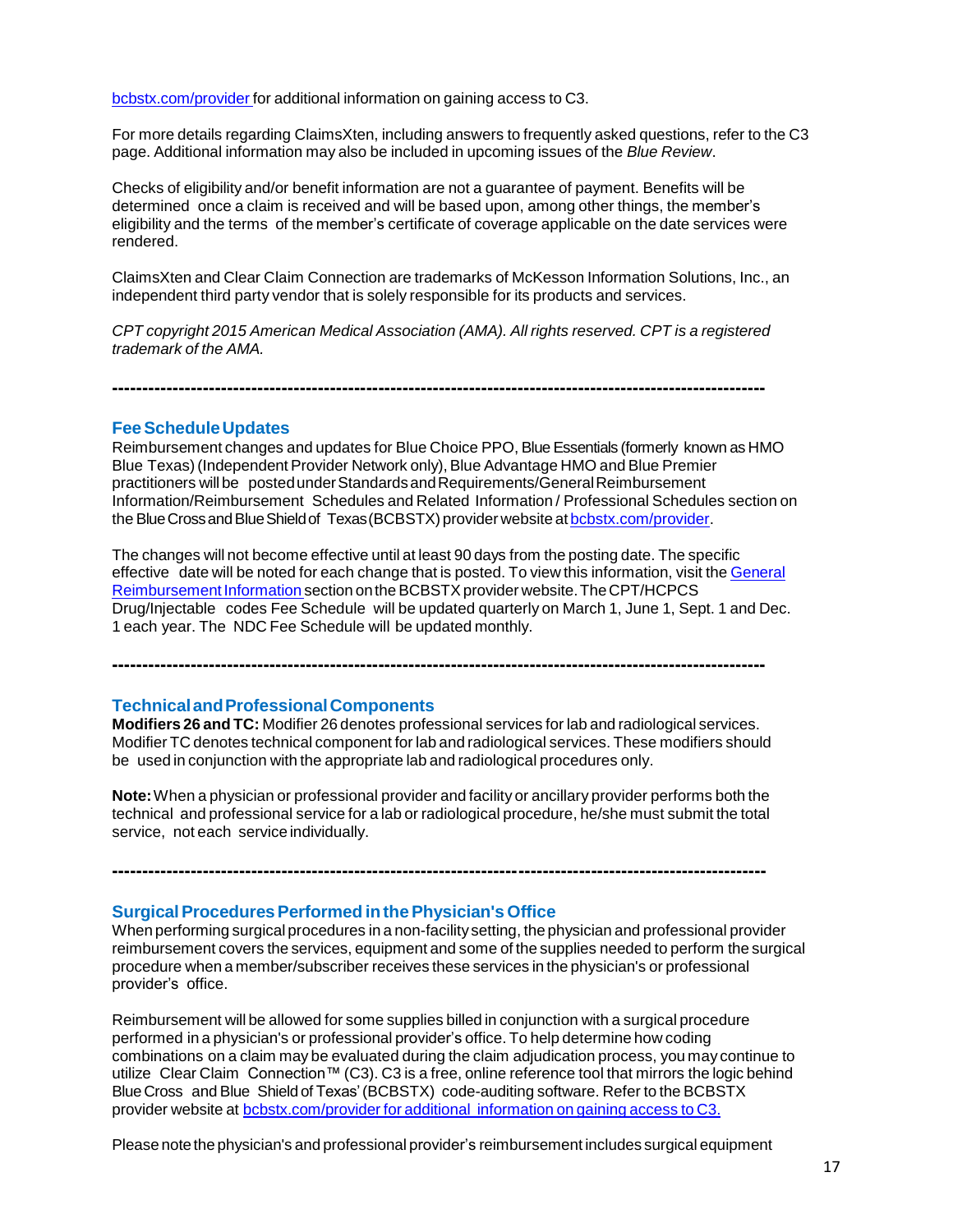that maybe owned or supplied by an outside surgical equipment or Durable Medical Equipment (DME) vendor. Claims from the surgical equipment or DME vendor will be denied since the global physician's or professional provider's reimbursement includes staff andequipment.

**------------------------------------------------------------------------------------------------------------**

# **Reminder:Pass-through Billing**

Blue Cross and Blue Shield of Texas (BCBSTX) does not permit pass-through billing. Pass-through billing occurs when the ordering physician, professional provider or facility or ancillary provider requests and bills for a service, but the service is not performed by the ordering physician, professional provider or facility or ancillaryprovider.

The performing physician, professional provider or facility and ancillary provider should bill for these services unless otherwise approved by BCBSTX. BCBSTX does not consider the following scenarios to be pass-through billing:

- The service of the performing physician, professional provider or facility and ancillary provider is performed at the place of service of the ordering provider and is billed by the ordering physician or professional provider.
- The service is provided by an employee of a physician, professional provider or facility and ancillary provider (physician assistant, surgical assistant, advanced nurse practitioner, clinical nurse specialist, certified nurse midwife or registered first assistant who is under the direct supervision of the ordering physician or professional provider) and the service is billed by the ordering physician or professional provider.

The following modifiers should be used by the supervising physician when he/she is billing for services rendered by a Physician Assistant (PA), Advanced Practice Nurse (APN) or Certified Registered Nurse First Assistant (CRNFA):

- **AS modifier:** A physician should use this modifier when billing on behalf of a PA, APN or CRNFA for services provided when the aforementioned providers are acting as an assistant during surgery. (Modifier AS is to be used *ONLY* if they assist at surgery.)
- **SA modifier:** A supervising physician should use this modifier when billing on behalf of a PA, APN or CRNFA for **non-surgical** services. (Modifier SA is used when the PA, APN, or CRNFA is assisting with any other procedure that *DOES NOT* include surgery.)

# **Improvements to the Medical Records Process for BlueCard® Claims**

Blue Cross and Blue Shield of Texas (BCBSTX) is now able to send medical records electronically to all Blue Cross and/or Blue Shield Plans. This method significantly reduces the time it takes to transmit supporting documentation for BlueCard claims and eliminates lost ormisrouted records.

**------------------------------------------------------------------------------------------------------------**

As always, we request that you submit your medical records to BCBSTX if needed for claims processing. Requests for medical records from other Blues Plans before rendering services, as part of the preauthorization process, should be submitted directly to the requesting Plan.

## **ContractedProvidersMust File Claims**

As a reminder, physicians, facilities, professional providers and ancillary providers must file claims for any covered services rendered to a patient enrolled in a Blue Cross and Blue Shield of Texas (BCBSTX) health plan. You may collect the full amounts of any deductible, coinsurance or copayment due and then file the claim with BCBSTX. Arrangements to offer cash discounts to an enrollee in lieu of filing claims with BCBSTX violate the requirements of your provider contract with BCBSTX.

**------------------------------------------------------------------------------------------------------------**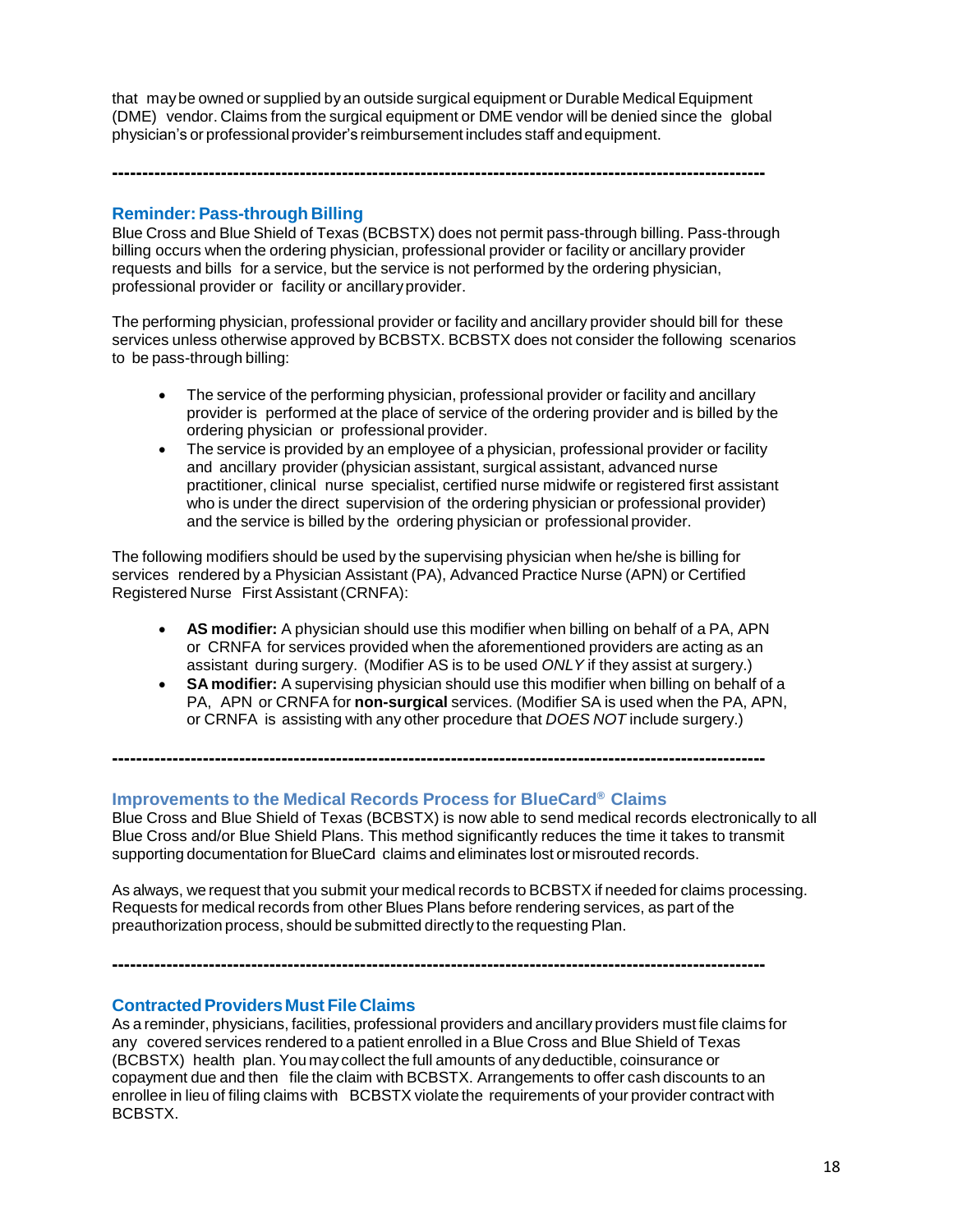Notwithstanding the foregoing, a provision of theAmerican Recoveryand Reinvestment Act changed HIPAA to add a requirement that if a patient self pays for a service in full and directs a provider to not file a claim with the patient's insurer, the provider must comply with that directive and may not file the claim in question. In such an event, you must comply with HIPAA and not file the claim to BCBSTX.

**------------------------------------------------------------------------------------------------------------**

#### **Billing for Non-covered Services**

As a reminder, contracted physicians, professional providers, facilityand ancillaryproviders may collect paymentfrom members/subscribers for copayments, co-insurance and deductible amounts.The physician, professional provider, facility or ancillary provider maynot charge the member/subscriber more than the patient share shown on their provider claim summary(PCS) or electronic remittance advice (ERA).

If Blue Cross and Blue Shield of Texas (BCBSTX) determines that a proposed service is not a covered service, the physician, professional provider, facility or ancillary provider must inform the member/subscriber in writing in advance. This will allow the physician, professional, facility or ancillary provider to bill the member/subscriber forthe non-covered service rendered.

In no event, shall a contracted physician, professional provider, facilityor ancillaryprovider collect payment from the subscriber for identified hospitalacquired conditions and/or serious reportable events.

**------------------------------------------------------------------------------------------------------------**

## **Avoidance of Delayin Claims Pending COB Information**

Blue Cross and Blue Shield of Texas (BCBSTX) receives thousands of claims each month thatrequire unnecessaryreview for coordination of benefits (COB). What that means to our physicians, professional providers, facility and ancillary providers is a possible delay, or even denial of services, pending receipt of the required information from the member/subscriber.

Here are some tips to help prevent claims processing delays when there is only one insurance carrier:

- CMS-1500, box 11-d if there is no secondary insurance carrier, mark the "No" box.
- $\bullet$  Do not place anything in box 9, a through d this area is reserved for member information for a secondary insurance payer.

It is critical that no information appears in box 11-d or in box 9 a-d if there is only one insurance payer.

**-----------------------------------------------------------------------------------------------------------**

### **ImplantableDeviceVersusMedicalSupply/Material**

We have received several questions from providers about billing for implants. To help address the topic, we have provided a reminder about the National Uniform Billing Committee definition of an implant.

National Uniform Billing Committee (NUBC) definition of an implant:

- Revenue Code 274 Prosthetic/orthotic devices
- Revenue Code 275 Pacemaker
- Revenue Code 278 Other Implants

An implantable device is that which is implanted, such as a piece of tissue, a tooth, a pellet of medicine, or a tube or needle containing radioactive substance, a graft or an insert. Also included are liquid and solid plastic materials used to augment tissues or to fill in areas traumatically or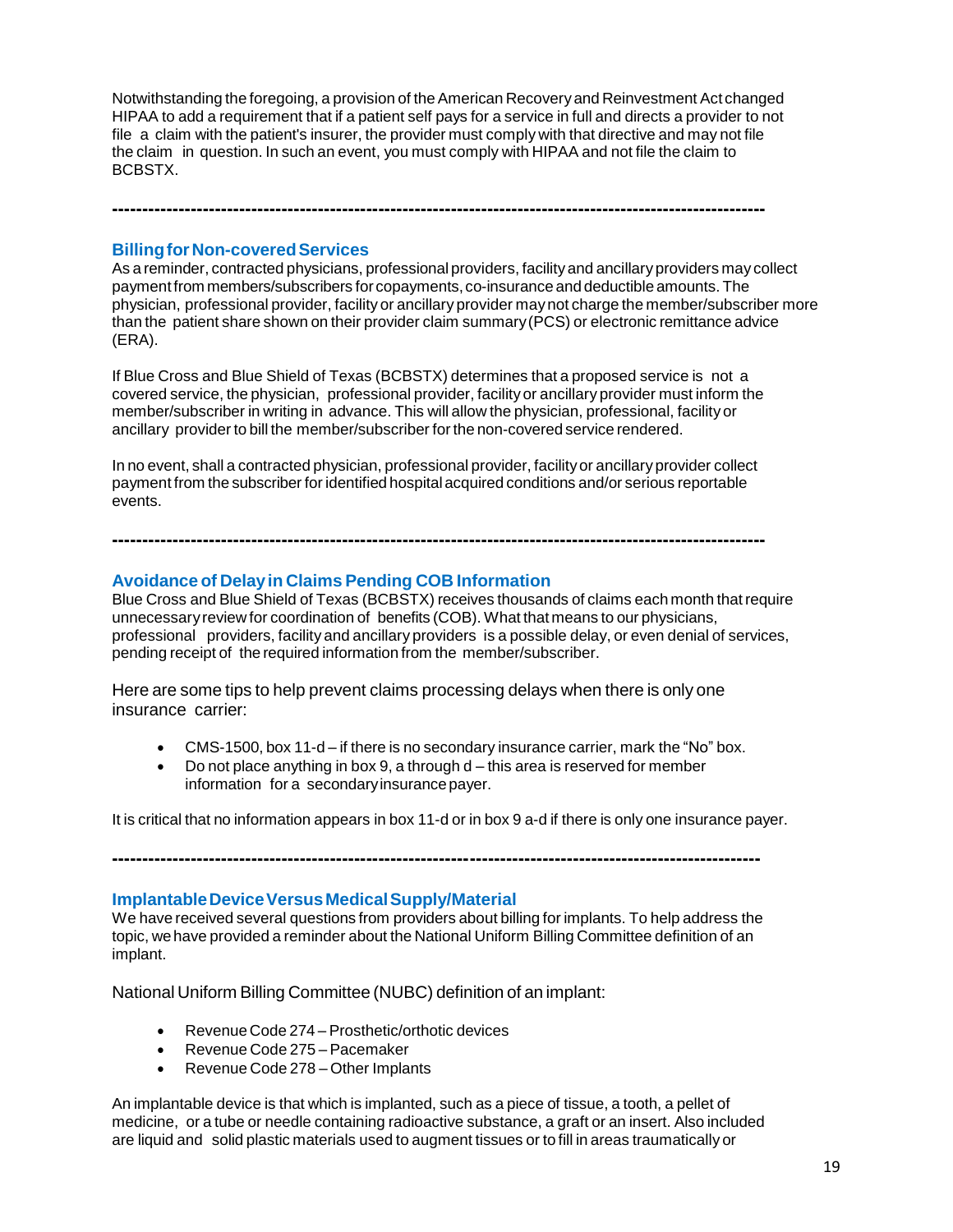#### surgically removed.

Also included is an object or material partially or totally inserted or grafted into the body for prosthetic, therapeutic ordiagnostic purposes.

Examples of other implants reported under revenue code 278 include stents, artificial joints, shunts, grafts, pins, plates, screws, anchors and radioactive seeds (not an all-inclusive list).

Supplies that are not implantable should be submitted as supply charges. In conjunction, a device is not a "material or supply furnished incident to a service." Items used as routine supplies should not be submitted as an implant. Guide wires, catheters and clips that are used during surgery but do not remain in the body are used the same way as an instrument and are not "implanted" should not be submitted as an implant.

Additional reference and definitions of implantable devices, supplies and material are in the UB04 Editor and the website of the implantable device's manufacturer.

**------------------------------------------------------------------------------------------------------------**

**Hospitals, and RoutineServices and Supplies**

Routine services and supplies are generally already included by the provider in charges related to other procedures or services. As such, these items are considered non-billable for separate reimbursement. The following guidelines may assist hospital personnel in identifying items, supplies, and services that are not separatelybillable. **This is not an all-inclusive list.**

- Anysupplies, items and services that are necessary or otherwise integral to the provision of a specific service and/or the delivery of services in a specific location are considered routine services and not separately billable in the inpatient and outpatient environments.
- All items and supplies that maybe purchased over-the-counter are not separately billable.
- Allreusable items, supplies and equipment that are provided to all patients during an inpatient or outpatient admission are not separatelybillable.
- Allreusable items, supplies and equipment that are provided to all patients admitted to a given treatment area or units are not separately billable.
- Allreusable items, supplies and equipment that are provided to all patients receiving the same service are not separately billable.

**------------------------------------------------------------------------------------------------------------**

# **Clinical Resources**

## **Medical Necessity Review of Observation Services**

As a reminder, it is the policy of Blue Cross and Blue Shield of Texas (BCBSTX) to provide coverage for observation services when it is determined to be medically necessary based on the medical criteria and guidelines as outlined in the Milliman Care [Guidelines.](https://www.mcg.com/care-guidelines/care-guidelines/?gclid=EAIaIQobChMI_PTXromB3QIVBgtpCh09pw0pEAAYASAAEgJaQfD_BwE) Claims for observation services are subject to post- service review, and BCBSTX may request medical records for the determination of medical necessity.

When medical records are requested, documentation should include the following information:

- The attending physician's order for observation care with clock time (or clock time can be noted in the nurse's observation admission note)
- The physician's admission and progress notes confirming the need for observation care
- The supporting diagnostic and/or ancillary testing reports
- The admission progress notes (with the clock time) outlining the patient's condition and treatment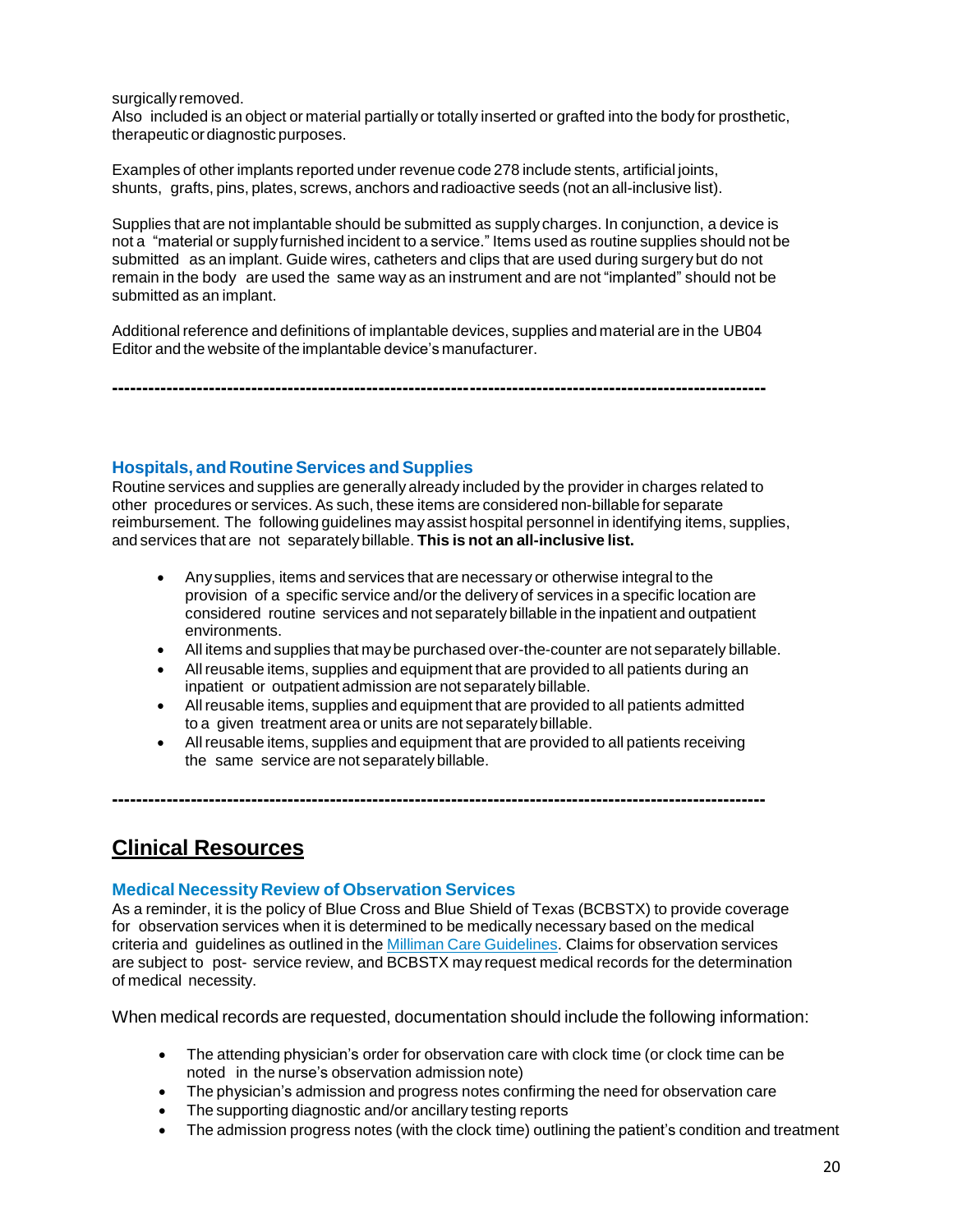The discharge notes (with clock time) with discharge order and nurse's notes

**------------------------------------------------------------------------------------------------------------**

Itemized bill

# **Coordination of Care Between Medical and Behavioral Health Providers**

Blue Cross and Blue Shield of Texas (BCBSTX) continually strives to promote coordination of member care between medical and behavioral health providers.We understand that communication between providers and their patients regarding the treatment and coordination of care can pose challenges.

Here are few resources available to you through BCBSTX:

## **1. The Coordination of Care Form Available Online**

To provide assistance when coordinating care, BCBSTX has created a [Coordination](http://www.bcbstx.com/provider/pdf/bh_coordination_care.pdf) of Care [form](http://www.bcbstx.com/provider/pdf/bh_coordination_care.pdf) that is available online. This new form may help in communicating patient information, such as:

- To provide member treatment information **to** another treating provider
- To request member treatment information **from** another treating provider

It is important to note that a written release to share clinical information with members' medical providers must be obtained prior to the use of this form. BCBSTX recommends obtaining a written release prior to the onset of treatment.

If you are requesting member treatment information from another provider, it is recommended that the Patient Information and Referring Provider sections of the form be completed to expedite the care coordination process for the receiving provider.

**2.** If You Need Help Finding Behavioral Health Providers for Your Patients Call the number on the back of members' BCBSTX ID cards to receive assistance in finding outpatient providers or behavioral health facilities.

#### **3.** Behavioral Health or Medical Case Management Services If you believe a patient has complex health needs and could benefit from additional support and resources from a clinician, you can make a referral to one of the BCBSTX Case Management programs by calling the number on the back of the member's BCBSTX ID card. Case Management can also provide you and the member with information about additional resources provided by their insurance plan.

**------------------------------------------------------------------------------------------------------------**

**2015 Continuity and Coordination of Care Report Results, and Recommended Interventions** Continuity and coordination of care is important to the care of members. Therefore, it is important that the PrimaryCare Physician/Provider (PCP) be kept informed of a member's condition and any treatment provided by specialist providers (SCP), ancillaries or other health care providers.

Blue Cross and Blue Shield Texas (BCBSTX) monitors the continuity and coordination of care between PCP and specialist providers across the health care network, at least annually. From 2014 Physician Office Review evaluations, opportunities were identified to improve communication between PCP and specialist consultations. The BCBSTX 2015 Provider Satisfaction Survey was modified to include questions related to continuity and coordination of care to better analyze strengths and opportunities.

Specific questions were added to the following areas:

Referral to an ophthalmologist or optometrist for patients requiring a diabetic eye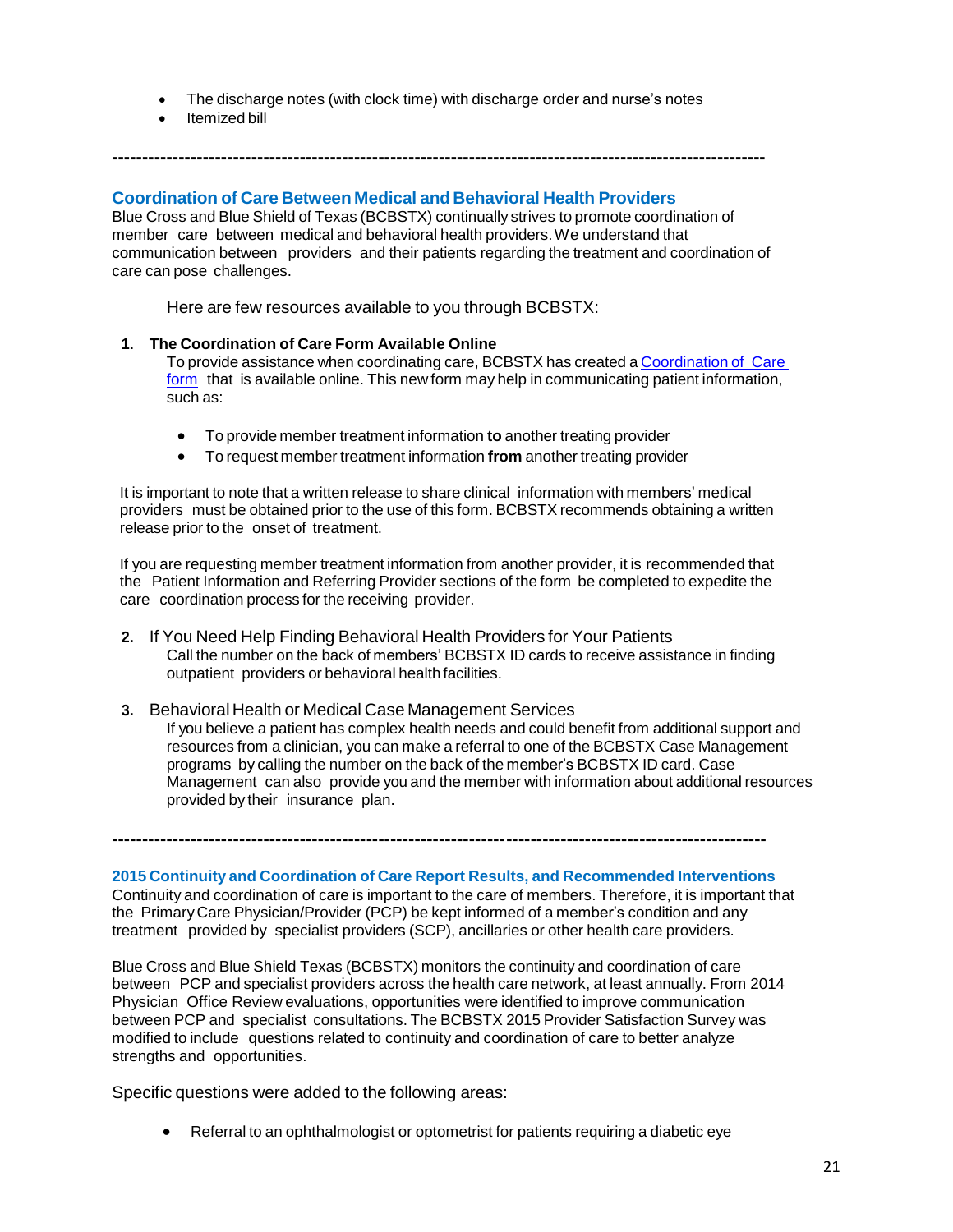exam and receiving results

 Timely discharge summary data for patients who have been hospitalized is provided to practitioners and includes medication administration instructions

The audits from the Physician Office Review Program had high scores related to continuity and coordination of care. One consideration from the evaluation is that offices were randomly selected without knowledge of patients that required continuity and coordination services from other providers. This resulted in very small denominator of records to assess for continuity and coordination of care.

Recommendation for future studies is that the methodology should be evaluated to generate a sample of members in need of continuity and coordination of care.

In the 2015 Provider Satisfaction Survey the following items scored less than the target of 85 percent:

- Receiving eye exam results from eye care professionals
- Receiving summary information after inpatient discharge
- Overall satisfaction with continuity of care

| <b>Survey Question</b>                                                                                                                 | Goal | <b>BCBSTX 2015 Score</b> |
|----------------------------------------------------------------------------------------------------------------------------------------|------|--------------------------|
| 33. Do ophthalmologists and optometrists inform you of their<br>findings after seeing patients you referred for diabetes eye<br>exams? |      | 77%                      |
| 34. When your patients are admitted to a hospital, are you<br>sent summary information after the discharge?                            |      | 72%                      |
| 35. When you receive hospital discharge information, does it<br>reach your office within five business days?                           | 85%  | 80%                      |
| 36. When you receive hospital discharge information, does it<br>contain adequate information about medications at discharge?           |      | 88%                      |
| 40. Overall Satisfaction with Continuity of Care                                                                                       |      | 76%                      |

The findings of this survey recognize the barriers to care that impact continuity-of-care coordination and BCBSTX's HEDIS rates. The possibilities for improvements were identified to remove barriers impacting continuity and coordination of care.

To support continuity and coordination of care, BCBSTX is recommending the following interventions:

- 1. Specialists should provide a report to the Primary Care Physician/Provider summarizing the member's visit, the services provided and recommended follow-up treatment or needs.
- 2. Hospitals provide timely discharge summary reports to primary care physicians/providers that include a synopsis of the stay, treatment or procedures done, follow-up needs and a list of discharge medications.

Please contact Quality Improvement Programs at 800-863-9798 with questions or comments.

**------------------------------------------------------------------------------------------------------------**

# **Electronic Options**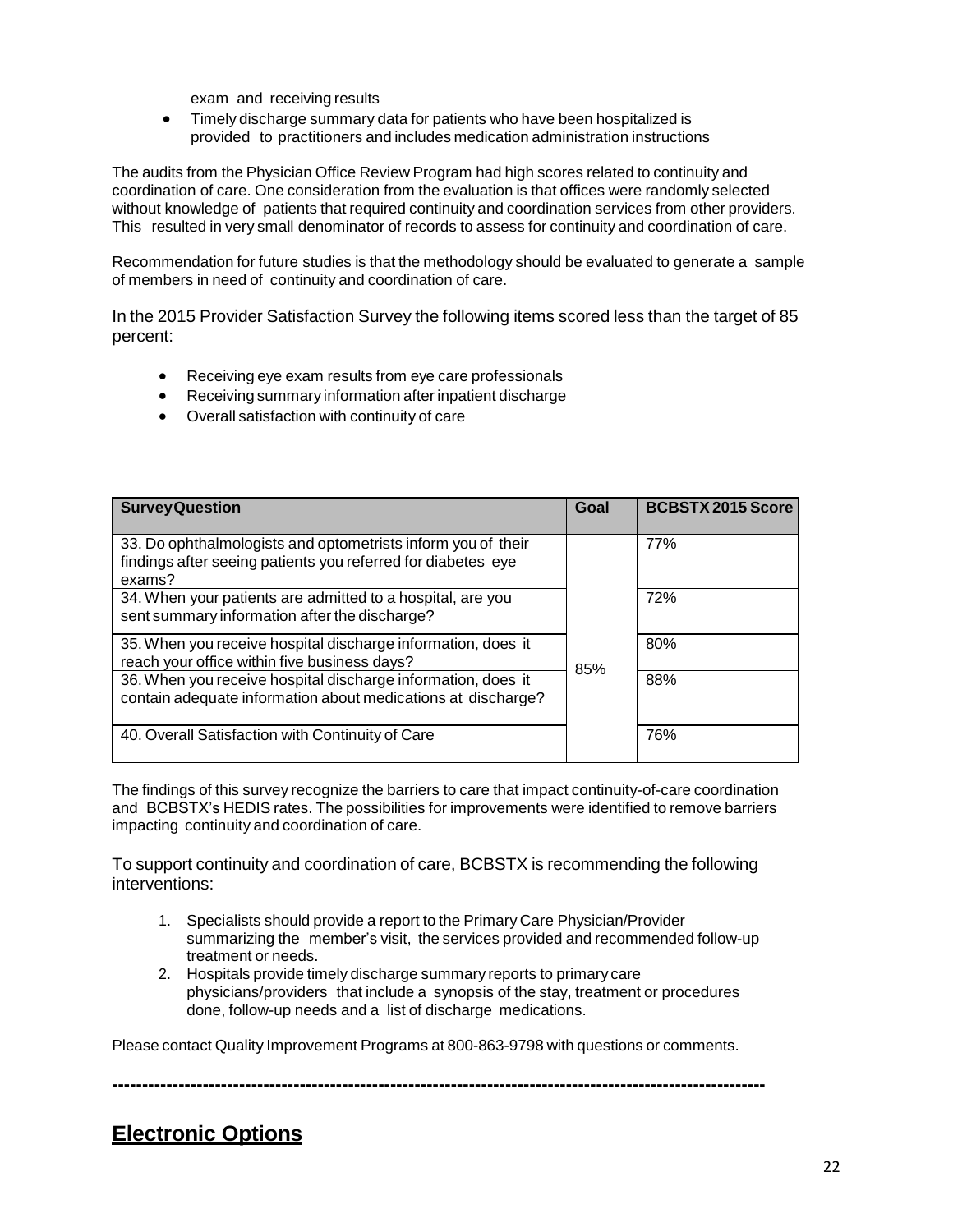## **Availity® Claim Research Tool Offers Enhanced Status Results**

Using an electronic route, such as the Availity Claim Research Tool (CRT), is the most convenient, efficient and secure method of requesting detailed claim status. The CRT tool now returns more detailed information than ever before.

The CRT allows registered Availity users to search for claims by member ID, group number and date of service, or by National Provider Identifier (NPI) and specific claim number, also known as a Document Control Number (DCN). With easy-to-read denial descriptions, the tool enables users to check the status of multiple claims in one view to obtain real-time claim status.

The **CRT Search Results** page now delivers the rendering provider ID and name submitted on the claim. Additionally, the claim status Service Line break-down returns:

- Diagnosis Code
- Copay
- Coinsurance
- Deductible
- Modifier
- Unit or Time or Mile

This necessary information is available within a few clicks, lessening the need to speak with a Customer Advocate. For additional information, refer to the [CRT tip sheet,](https://www.bcbstx.com/provider/pdf/availity_crt_online_tip_sheet.pdf) which can also be found on the Provider [Tools page](https://www.bcbstx.com/provider/tools/index.html) in the Education & Reference section of our [provider website.](https://www.bcbstx.com/provider/) As a reminder, you must be registered with Availity to utilize the CRT. For registration information, visit [availity.com,](https://www.availity.com/) or contact Availity Client Services at 800-282-4548.

#### **Learn More About Availity**

We host complimentary webinars for providers to learn how to use the CRT and other electronic tools to their fullest potential. You do not need to be an existing Availity user to attend a webinar. Go to our [Provider Training](https://www.bcbstx.com/provider/training/index.html) website to view available webinars.

**------------------------------------------------------------------------------------------------------------**

#### **Online Portal Applications Help Expedite Administrative Workflows**

Does your office or organization ever ask: **"Is this patient eligible for Blue Cross and Blue Shield Texas (BCBSTX) benefits? Does this service require preauthorization? or How did my claim process?"** If so, these questions and so many more can be answered in a matter of seconds with a few key strokes using an online portal application, such as Availity®.

Electronic options deliver real-time resolutions, avoiding disapproved services and optimizing your payment. You can confirm patient coverage, preauthorize services and post payments with a few simple clicks.

Not only can you conduct HIPAA-compliant transactions online, using Availity you can also:

- Submit pre- and post-exam transactions
- Conduct pre-service requests
- Complete post-service reconciliations
- Update provider demographics
- Enroll for electronic remittance and fund transfers

If you have not registered and would like to learn more about Availity, and our online referral and preauthorization tool iExchange®, register for a Back to Basics: Availity 101 [webinars](http://www.bcbstx.com/provider/training/availity.html).

Additionally, for more advanced training of online tools, email a Provider Education Consultant at [PECS@bcbstx.com.](mailto:PECS@bcbstx.com)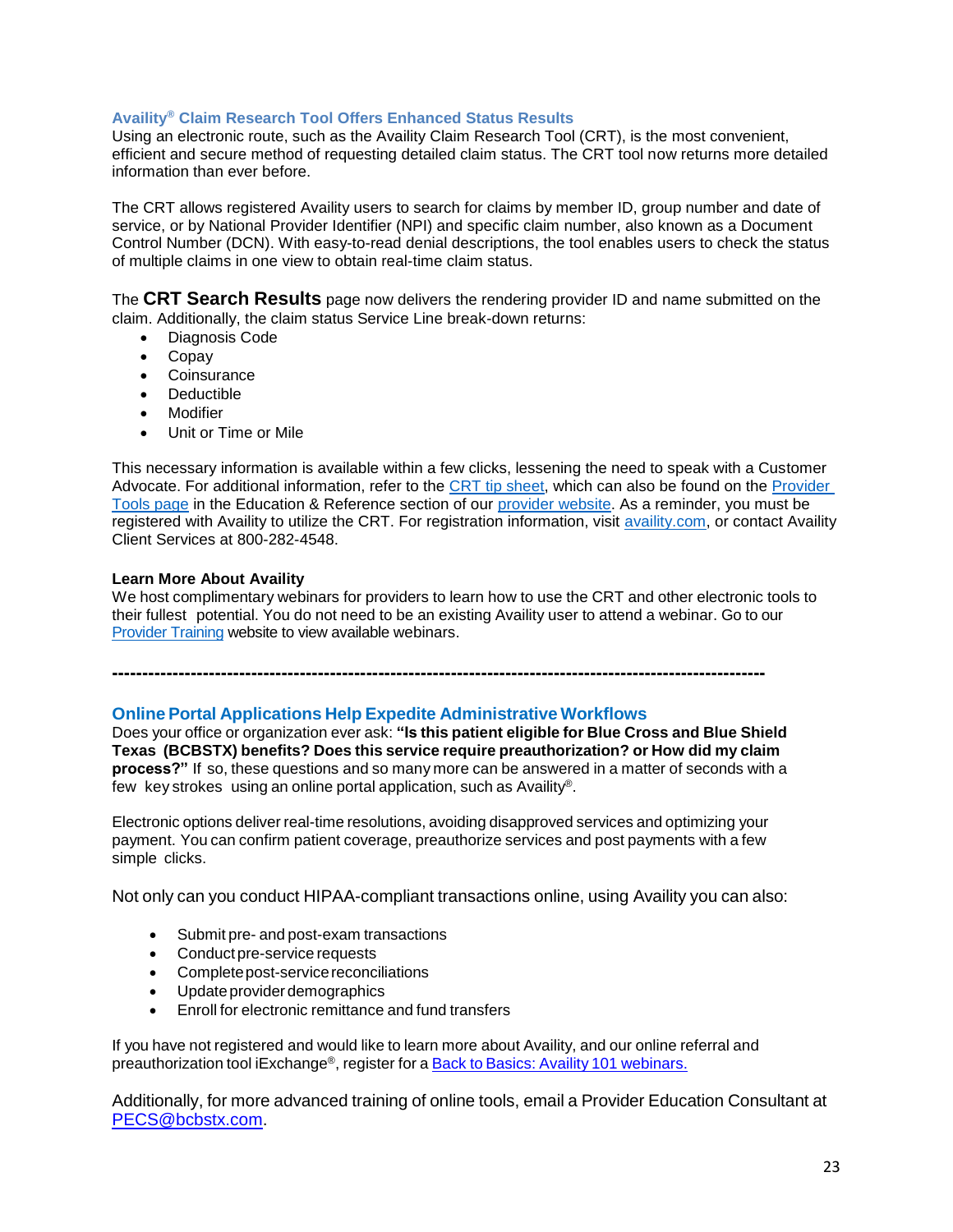# **Corrected Claim Request Change, Effective asof July 11, 2016**

As a reminder, effective July 11, 2016, corrected claim requests for previously adjudicated claims must be submitted as electronic replacement claims, or on the appropriate professional (CMS-1500) or institutional (UB-04) paper claim, and Claim Review form.

**------------------------------------------------------------------------------------------------------------**

# ElectronicSubmission

Electronic replacement claims should be submitted with the appropriate claim frequency code. Frequency code 7 will result in Blue Cross and Blue Shield of Texas (BCBSTX) adjudicating the original claim number (sometimes referred to as a Document Control Number, or DCN) with the corrections. The replacement claim will be issued a new BCBSTX claim number and subsequently deny based on the re- adjudication of the original claim.

**Note:** Claim corrections submitted without the appropriate frequency code will deny as a duplicate and the original BCBSTX claim number will not be adjudicated. See below for additional information on claim frequency codes and guidelines to assist you with when and how to use them for making corrections to electronic claims submitted to BCBSTX.

| <b>Claim Frequency Codes</b>                  |                                                                                                                                       |                                                                                                                                                    |                                                                                                                                                                          |
|-----------------------------------------------|---------------------------------------------------------------------------------------------------------------------------------------|----------------------------------------------------------------------------------------------------------------------------------------------------|--------------------------------------------------------------------------------------------------------------------------------------------------------------------------|
| Code                                          | <b>Description</b>                                                                                                                    | <b>Filing Guidelines</b>                                                                                                                           | <b>Action</b>                                                                                                                                                            |
| 5 Late Charge(s)                              | Use to submit additional<br>charges for the same<br>date(s) of service as a<br>previous claim.                                        | File electronically, as<br>usual. Include only the<br>additional late charges<br>that were not included<br>on the original claim.                  | <b>BCBSTX will add the</b><br>late charges to the<br>previouslyprocessed<br>claim.                                                                                       |
| <b>7</b> Replacement of<br><b>Prior Claim</b> | Use to replace an entire<br>claim (all but identity<br>information).                                                                  | File electronically, as<br>usual. File the claim in<br>its entirety, including all<br>services for which you<br>are requesting<br>reconsideration. | <b>BCBSTX will replace</b><br>the original claim with<br>corrections and the<br>replacement claim will<br>be denied. Refer to<br>the original claim for<br>adjudication. |
| 8 Void/Cancel of<br><b>Prior Claim</b>        | Use to eliminate a<br>previously submitted<br>claim for a specific<br>provider, patient, insured<br>and "statement covers<br>period." | File electronically, as<br>usual. Include all<br>charges that were on<br>the original claim.                                                       | <b>BCBSTX will void the</b><br>original claim from<br>records, based on<br>request.                                                                                      |

# PaperSubmission

More than 98 percent of the claims BCBSTX receives from providers are submitted electronically. BCBSTX encourages all providers to use electronic options as the primary method for claim submission. There are several multi-payer web vendors available to providers. If you are a registered Availity<sup>®</sup> web portal user, you have access to submit direct data entry replacement claims electronically, at no additional cost.

As of July 11, 2016, any changes to a claim that are specified **only** on the Claim Review form (or via a letter) will be returned with a notice advising resubmission on the appropriate CMS-1500 or UB-04 paper claim form. Paper claim submitters are required to indicate "corrected claim" on the paper claim form and the accompanying Claim Review form.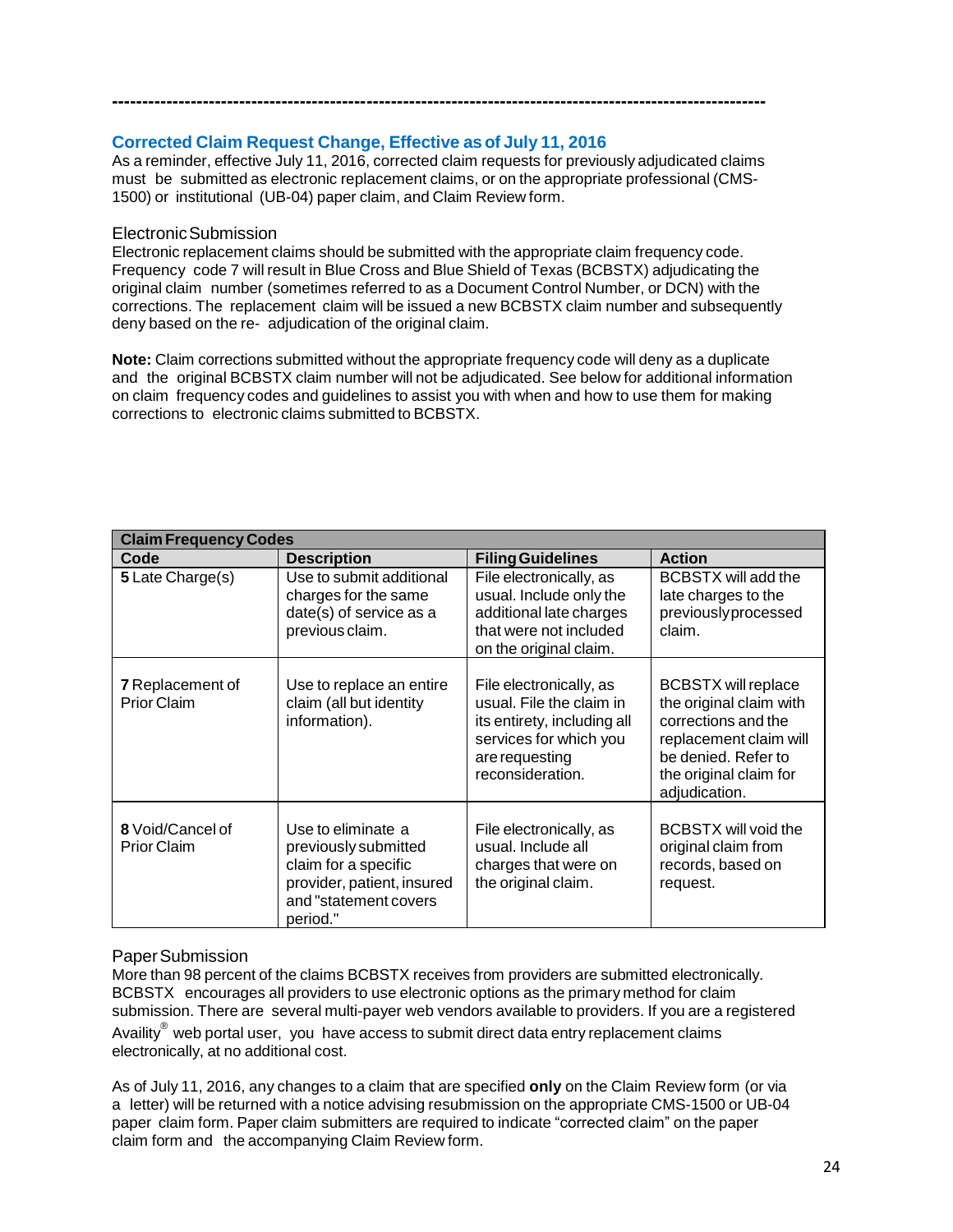# **Pharmacy**

# **Reminder: Pharmacy Benefit Tips**

For Blue Cross and Blue Shield of Texas (BCBSTX) members with prescription drug benefits administered by Prime Therapeutics®, BCBSTX employs several strategies common to the health benefits industry to m anage prescription drug benefits. These strategies may include formulary management, benefit design modeling, specialty pharmacybenefits, and clinical programs, among others. These programs allow BCBSTX members to have access to affordable quality health care. You can help support these initiatives by following the tips, guidelines and reminders below:

**------------------------------------------------------------------------------------------------------------**

#### *1.* **Prescribe Drugs Listed on the member's drug list (Formulary)**

The BCBSTX drug lists are provided as a guide to help in the selection of cost-effective drug therapy. Every major drug class is covered, although many of the drug lists cover most generics and fewer brand name drugs. The lists also provide members with criteria for how drugs are selected, coverage considerations and dispensing limits.While these drug lists are a tool to help members maximize their prescription drug benefits, the final decision about what medications should be prescribed is between the health care provider and the patient.

BCBSTX drug lists are regularly updated and can be found under Pharmacy Program on the BCBSTX provider website.

**Note:** For members with Medicare Part D or Medicaid coverage, the drug lists can be found on the plan's website:

- Blue Cross MedicareRx (PDP)<sup>SM</sup>: [bcbstx.com/medicare/part\\_d\\_druglist.html](http://www.bcbstx.com/medicare/part_d_druglist.html)
- Blue Cross Medicare Advantage (HMO)SM and (PPO)SM: [bcbstx.com/medicare/mapd\\_drug\\_coverage.html](http://www.bcbstx.com/medicare/mapd_drug_coverage.html)
- Blue Cross Medicare Advantage Dual Care (HMO SNP)<sup>SM</sup> [bcbstx.com/medicare/snp\\_drug\\_coverage.html](http://www.bcbstx.com/medicare/snp_drug_coverage.html)
- Texas STAR: [bcbstx.com/star/prescription-drugs/drug-coverage](http://www.bcbstx.com/star/prescription-drugs/drug-coverage)
- Texas CHIP: [bcbstx.com/chip/prescription-drugs/drug-coverage](http://www.bcbstx.com/chip/prescription-drugs/drug-coverage)

#### 2. Remind Patients about Covered Preventive Medications

ManyBCBSTX health plans include coverage at no cost to the member for certain prescription drugs and over-the-counter (OTC) medicine products used for preventive care services and women's contraception. \*

- ACA\$0PreventiveDrugList[:bcbstx.com/pdf/rx/rx-aca-prev-list-tx.pdf](http://www.bcbstx.com/pdf/rx/rx-aca-prev-list-tx.pdf)
- Women's Contraceptive Coverage List: [bcbstx.com/pdf/rx/contraceptive-list-tx.pdf](http://www.bcbstx.com/pdf/rx/contraceptive-list-tx.pdf)

*\*Not available for all plans. Members should call the customer service number on their ID card to help determine what benefits may be available, including any requirements, limitations or exclusions that apply. Please refer to the member's certificate of coverage.*

#### *3.* **Submit NecessaryPrior AuthorizationRequests**

For some medications, the member's planmay require certain criteria to be met before prescription drug coverage maybe approved. You will need to complete the necessary prior authorization request and submit it to BCBSTX. More information about these requirements can be found under [Pharmacy Program](https://www.bcbstx.com/provider/pharmacy/pa_step_therapy.html) on the BCBSTX provider website.

#### *4.* **AssistMemberswithFormularyExceptions**

If the medication you wish to prescribe is not on your patient's drug or the preventive care lists, a formulary exception may be requested. You can call the customer service number on the member's ID card to start the process, or complete the online form at: [myprime.com/en/coverage-exception-](http://www.myprime.com/en/coverage-exception-form.html) [form.html.](http://www.myprime.com/en/coverage-exception-form.html)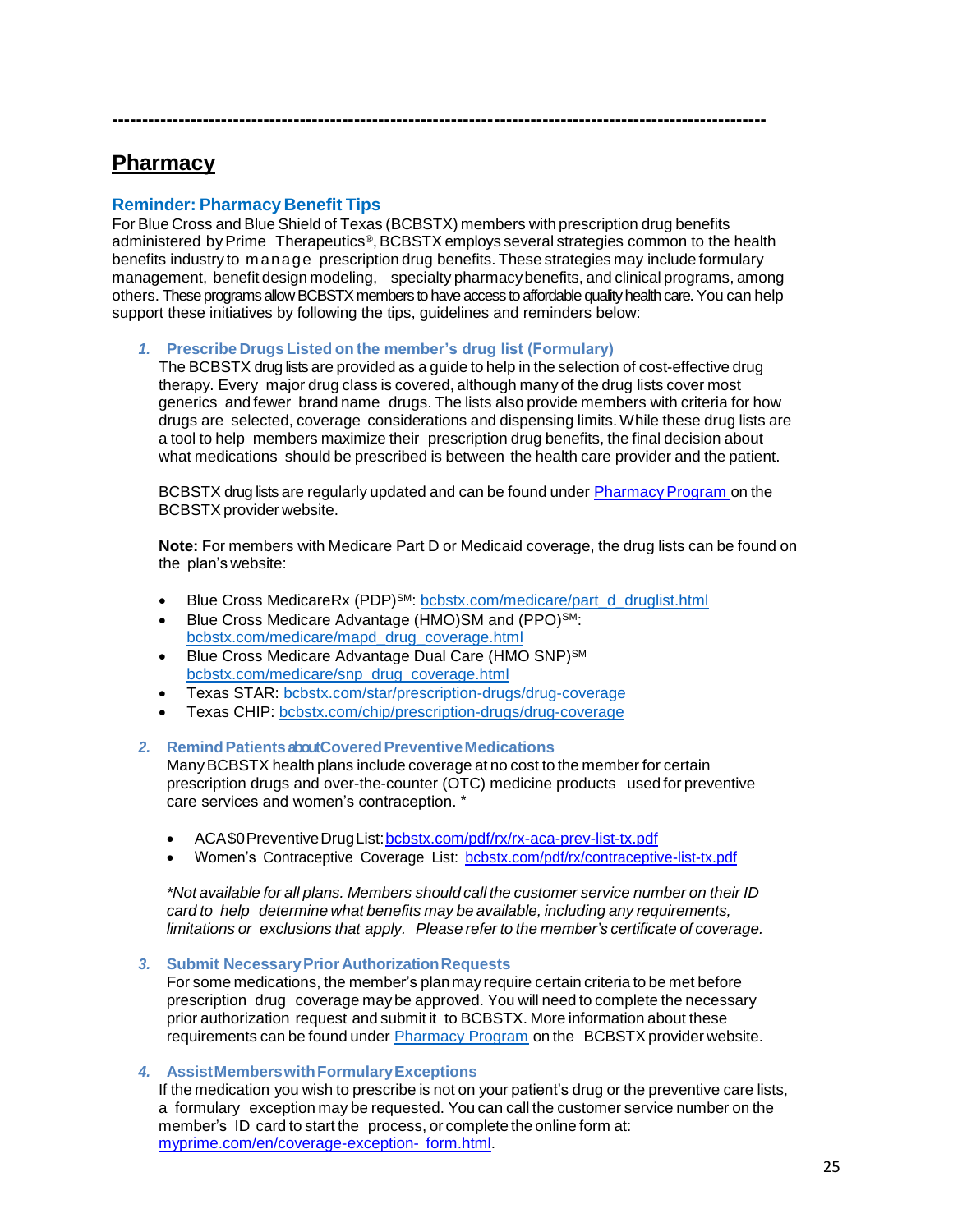Visit the Pharmacy Program section of our website for more information.

*Prime Therapeutics, LLC, is a pharmacy benefit management company. BCBSTX contracts with Prime to provide pharmacy benefit management, prescription home delivery and specialty pharmacy services. BCBSTX, as well as several independent Blue Cross and Blue Shield Plans, has an ownership interest in Prime.*

*The information mentioned here is for informational purposes only and is not a substitute for the independent medical judgment of a physician. Physicians are to exercise their own medical judgment. Pharmacy benefits and limits are subject to the terms set forth in the member's certificate of coverage* which may vary from the limits set forth above. The listing of any drug or classification of drugs is not *a guarantee of benefits. Members should refer to their certificate of coverage for more details, including benefits, limitations and exclusions. Regardless of benefits, the final decision about any medication is between the member and their health care provider.*

**Dispensing QVT (Quantity Versus Time) Limits** 

To help minimize health risks and to improve the quality of pharmaceutical care, dispensing QVT limits have been placed on select prescription medications. The limits are based upon the U.S. Federal Drug Administration and medical guidelines as well as the drug manufacturer's package insert.

**------------------------------------------------------------------------------------------------------------**

For current Drug List Dispensing Limits, visit [Pharmacy Program/Dispensing Limits](https://www.bcbstx.com/provider/pharmacy/quantity_time.html) on the BCBSTX provider website.

**------------------------------------------------------------------------------------------------------------**

## **Prescription Drug Lists**

Throughout the year, theBlue Cross and Blue Shield of Texas (BCBSTX) Clinical Pharmacydepartment frequentlyreviews the prescription drug lists. Tier placement decisions for each drug on the list follow a precise process, with several committees reviewing efficacy, safety and cost of each drug.

For current drug updates, visit Pharmacy Program/Prescription Drug List and Prescribing Guidelines on the BCBSTX provider website.

**------------------------------------------------------------------------------------------------------------**

**Provider General Information**

# **Medicare Outpatient Observation Notice Requirement**

**Applies to: Blue Cross Medicare Advantage (HMO) SM and Blue Cross Medicare Advantage (PPO) SM** As of March 1, 2017, the Notice of Observation Treatment and Implication for Care Eligibility Act (NOTICE Act) required hospitals and critical access hospitals (CAH) to provide notification to individuals receiving observation services as outpatients for more than 24 hours.

Hospitals and CAHs are required to give the CMS-developed standardized notice – the **Medicare Outpatient Observation Notice (MOON)** – to a Medicare beneficiary or enrollee who has been receiving observation services as an outpatient for more than 24 hours. The notice must be provided no longer than 36 hours after observation services are initiated. To obtain a copy, visit the CMS [website](https://www.cms.gov/Medicare/Medicare-General-Information/BNI/index.html) and then scroll down for copies of the CMS MOON instructions and forms in both English and Spanish.

The MOON will inform nearly one million beneficiaries annually of the reason the individual is an outpatient receiving observation services and the implications of observation services on cost sharing.

An oral explanation of the MOON must be provided, ideally in conjunction with the delivery of the notice.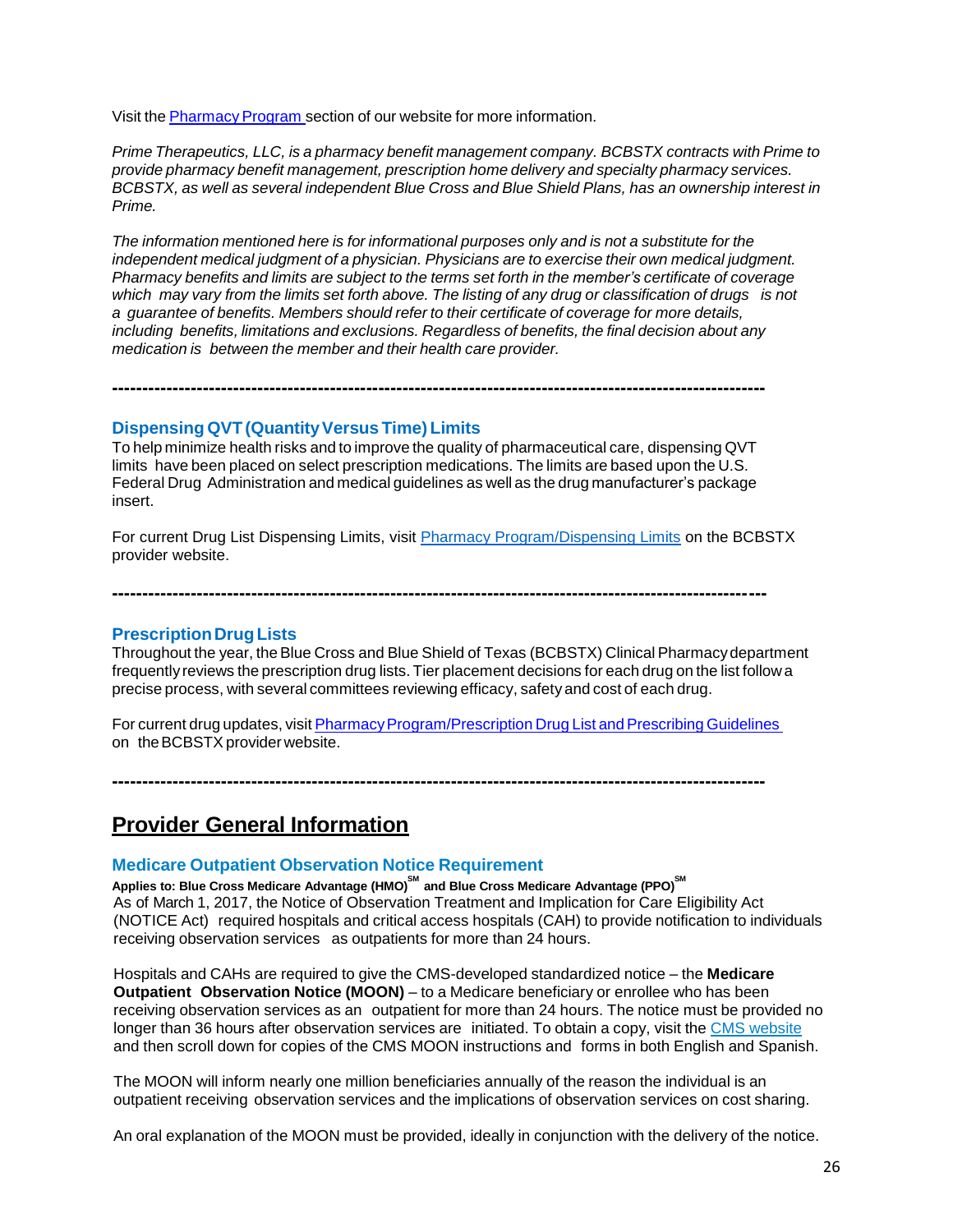A signature must be obtained from the individual (or an individual qualified to act on their behalf) to acknowledge the receipt and understanding of the notice (or in cases of refusal of signature by such individual, signature by the staff member of the hospital or CAH providing the notice).

If you have any questions or if you need additional information, please contact your BCBSTX [Network](https://www.bcbstx.com/provider/contact_us.html#localnetwork) Management [Representative.](https://www.bcbstx.com/provider/contact_us.html#localnetwork)

**------------------------------------------------------------------------------------------------------------**

#### **ProviderTraining**

BCBSTX is proud to offer complimentary educational webinar sessions. These online training sessions give you the flexibility to attend live sessions. Provider billers, utilization areas and administrative departments will benefit from these webinars. Please visit Education and [Reference](http://www.bcbstx.com/provider/training/index.html) on the [bcbstx.com/provider](http://www.bcbstx.com/provider/index.html) website to view what is available and sign up for training sessions.

#### **After-hours AccessIsRequired**

Blue Cross and Blue Shield of Texas (BCBSTX) requires that primary care physicians/providers, specialtycare physicians, professional providers, and facility and ancillary providers provide urgent care, and emergencycare or coverage for care 24 hours a day, seven days a week. Providers must have a verifiable mechanism in place, for immediate response, for directing patients to alternative after-hours care based on the urgency of the patient's need.

**------------------------------------------------------------------------------------------------------------**

Acceptable after-hours access mechanisms may include:

- An answering service that offers to call or page the physician/provider or on-call physician/provider;
- a recorded message that directs the patient to call the answering service and the phone number is provided; or
- a recorded message that directs the patient to call or page the physician/provider or on-call physician/provider and the phone number is provided.

For more detail, [please refer to the provider manuals f](https://www.bcbstx.com/provider/gri/index.html)or Blue Choice PPO<sup>SM</sup> Physician, Professional Provider and Facility and Ancillary Provider Manual (Section B) and Blue Essential ( formerly known as HMO Blue Texas<sup>SM</sup>), Blue Advantage HMO<sup>SM</sup>, Blue Premier Physician, Professional Provider, Facility and Ancillary Provider Manual (Section B) available in the Education & Reference section of our provider website. Click on the "Manual" link (note, a password is required).

**------------------------------------------------------------------------------------------------------------**

# **Medical Record Requests: Include Our Letter as Your Cover Sheet**

When you receive a letter from Blue Cross and Blue Shield of Texas (BCBSTX) requesting additional information, such as medical records or certificates of medical necessity, please utilize the letter as a cover sheet when sending the requested information to us.

This letter contains a barcode in the upper right corner to help ensure that the information you send is matched directly to the appropriate file and/or claim. Do not submit a Claim Review form in addition to the letter, as this could delay the review process.

Thank youfor your cooperation!

**Quest Diagnostics, Inc., Is the Exclusive HMO and Preferred StatewidePPO**

**------------------------------------------------------------------------------------------------------------**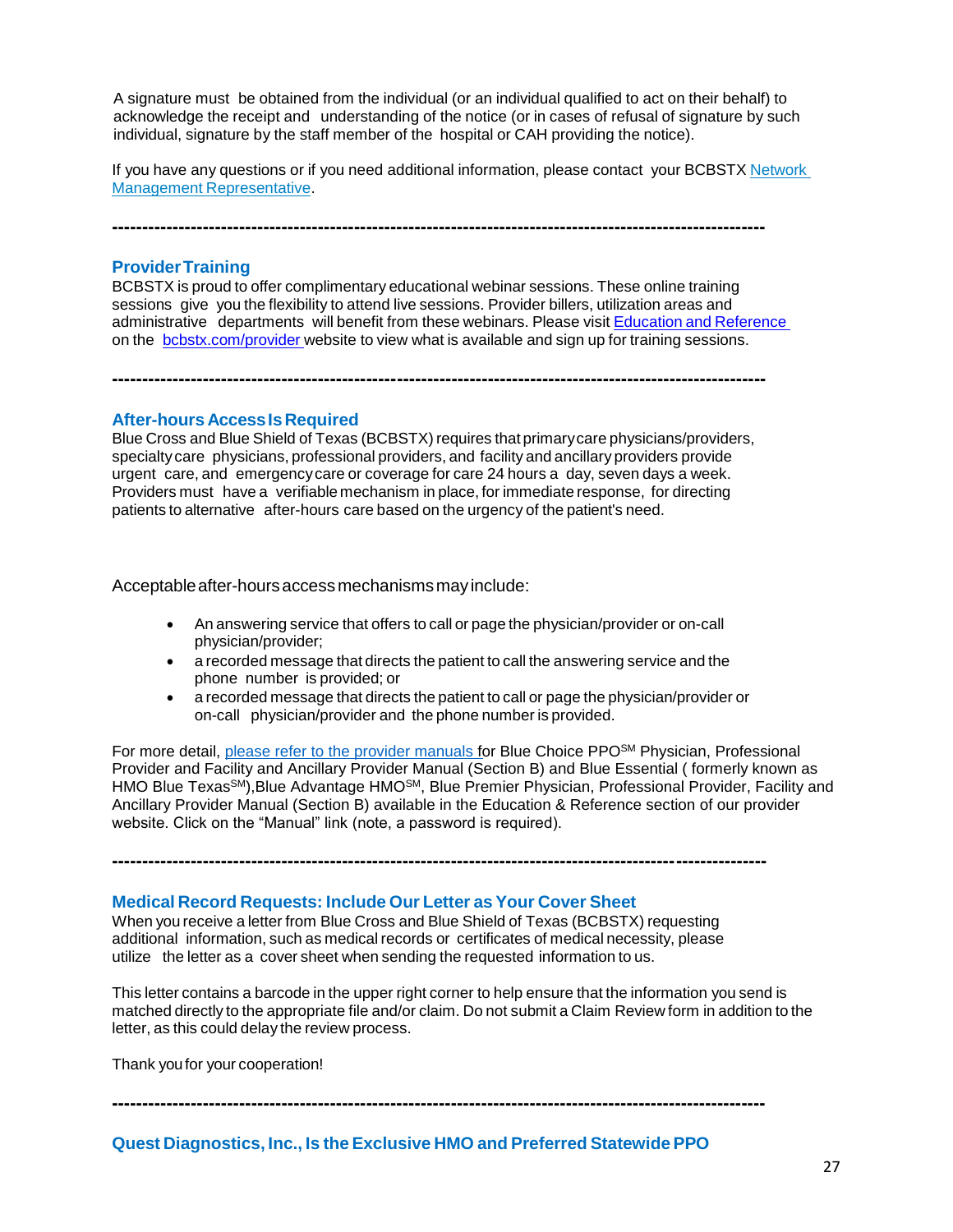# **Clinical Reference LabProvider**

Quest Diagnostics, Inc., is the **exclusive** outpatient clinicalreference laboratoryprovider for Blue  $\mathsf{Essentials^{SM}}$  (formerly known as HMO Blue  $\mathsf{Texas^{SM}}$ ) members and Blue Advantage HMO $^{\mathsf{SM}}$ subscribers<sup>\*</sup> and the **preferred statewide** outpatient clinical reference laboratory provider for Blue Cross and Blue Shield of Texas (BCBSTX) Blue Choice PPOSM subscribers. This arrangement excludes lab services provided during emergency room visits, inpatient admissions and outpatient day surgeries (hospital and free-standingambulatorysurgerycenters).

Quest Diagnostics offers:

- On-linescheduling for Quest Diagnostics' Patient Service Center (PSC) locations. To schedule a patientPSC appointment, log onto[QuestDiagnostics.com/patient](https://www.questdiagnostics.com/home/patients) or call **888- 277- 8772**.
- Convenient patient access to more than 195 patient service locations.
- 24/7 access to electronic lab orders, results and other office solutions through Care360® Labs and Meds.

For more information about Quest Diagnostics lab testing solutions or to establish an account, contact yourQuestDiagnosticsPhysicianRepresentative or call **866-MY-QUEST** (866-697-8378).

For physicians, professional providers or facility and ancillary providers located in the HMO capitated lab counties, only the lab services/tests indicated on the Reimbursable Lab Services list will be reimbursed on a fee-for-service basis if performed in the physician's, professional provider's or facility or ancillary provider's office for Blue Essentials (formerly known as HMO Blue Texas) members. Please note all other lab services/tests performed in the physician's or professional provider's offices will not be reimbursed. You can access the county listing and the Reimbursable Lab Services list in the General [Reimbursement](https://www.bcbstx.com/provider/gri/index.html) [Information](http://www.pages02.net/hcscnosuppression/nlt_br_providers_june_2016_b_ok_060116_in_every_issue/LPT.url?kn=900482&amp%3Bamp%3Bvs=YTVjNjZjMzUtOGRhNi00MDUwLWI1MDAtYTg0NTI3M2JkZmUxOzA6ODk5OTgwMToyMjY0ODg5MjYwNzo5NDAwOTQyMjQ6OTQwMDk0MjI0OwS2) section located under the Standards and Requirements tab.

*\*Note:Physicians, professional providers orfacility and ancillary providers who are contracted/affiliated with a capitated IPA/medical group and physicians, professional providers or facility or ancillary providers who are not part of a capitated IPA/medical group but who provide services to a member/subscriber whose PCP is a member of a capitated IPA/medical group must contact the applicable IPA/medical group forinstructions regarding outpatient laboratory services.*

**------------------------------------------------------------------------------------------------------------**

## **MedicalPolicyDisclosure**

New or revised medical policies, when approved, will be posted on the Blue Cross and Blue Shield of Texas (BCBSTX) provider website on the 1st or 15th day of each month. Those medical policies requiring disclosure will become effective 90 days from the posting date. Medical policies that do not require disclosure will become effective 15 days after the posting date. The specific effective date will be noted for each medical policy that is posted.

To view active and pending medical policies go to [bcbstx.com/provider](https://www.bcbstx.com/provider/) and click on the Standards & Requirements tab, then click on the [Medical](http://www.medicalpolicy.hcsc.net/medicalpolicy/disclaimer?corpEntCd=TX1) Policies offering. After reading and agreeing to the disclaimer, you will then have access to active and pending medical policies.

**------------------------------------------------------------------------------------------------------------**

## **Draft Medical Policy Review**

To streamline the medical policy review process, you can view draft medical policies on the Blue Cross and Blue Shield of Texas (BCBSTX) provider website and provide your feedback online. If there are any draft medical policies to review, these documents will be made available for your review around the 1st and the 15th of each month with a review period of approximately two weeks.

To view draft [medical](http://www.medicalpolicy.hcsc.net/medicalpolicy/disclaimer?corpEntCd=TX1) policies go to our provider website and click on the Standards & Requirements tab, then click on the Medical Policies offering. After reading and agreeing to the disclaimer, you will then have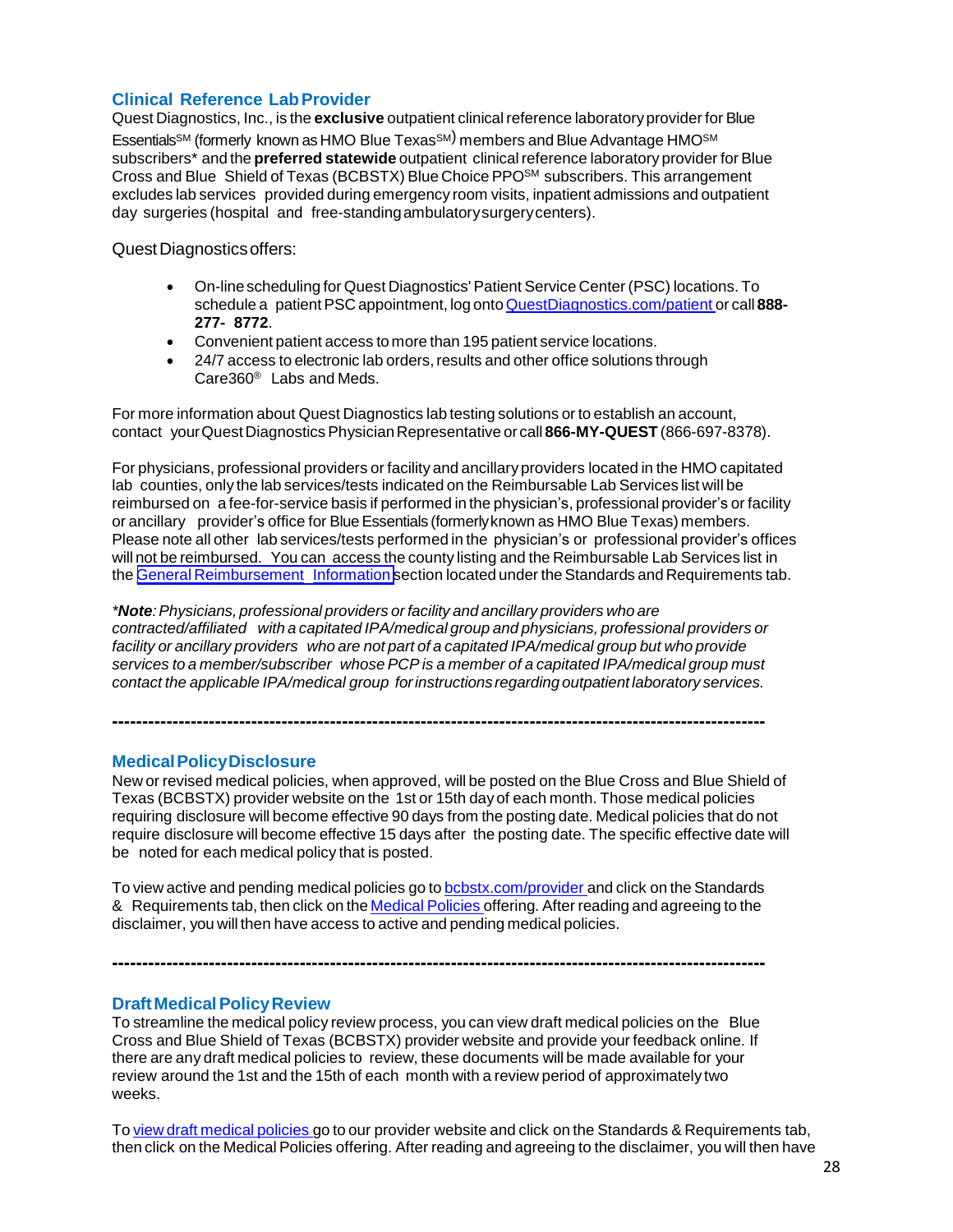access to view any draft medical policies, if available.

# **No Additional Medical Records Needed**

Physicians, professional providers orfacilityor ancillary provider who have received an approved predetermination (which establishes medical necessity of a service) or have obtained a radiology quality initiative (RQI) from AIM Specialty Health need not submit additionalmedical records to Blue Cross and Blue Shield of Texas (BCBSTX). If additional medical records are needed to process a claim on file, BCBSTX willrequest additional medical records at that time.

**------------------------------------------------------------------------------------------------------------**

Predetermination does not guarantee payment. All payments are subject to determination of the insured person's eligibility, payment of required deductibles, copayments and coinsurance amounts, eligibilityof charges as covered expenses, application of the exclusions and limitations, and other provisions of the policyat the time services are rendered.

**------------------------------------------------------------------------------------------------------------**

# **Rights and Responsibilities**

# **Blue Choice PPOSM Subscribers/Blue Advantage HMOSM Member Rights and Responsibilities**

As a provider for Blue Cross and Blue Shield of Texas (BCBSTX), you are obligated to be aware of subscribers'/members' rights and informed of subscribers' responsibilities. Our health plan subscribers/members may refer to their benefit booklet for a listing of their rights and responsibilities, which are also included below; you can also access these documents on our website at [bcbstx.com.](https://www.bcbstx.com/member/)

| Subscriber(s)/Member(s)                                                                                                                                                                                                                                                         | Subscriber(s)/Member(s)                                                                                                                 |
|---------------------------------------------------------------------------------------------------------------------------------------------------------------------------------------------------------------------------------------------------------------------------------|-----------------------------------------------------------------------------------------------------------------------------------------|
| You have the right to:                                                                                                                                                                                                                                                          | You have the responsibility to:                                                                                                         |
| Receive information about<br>the organization, its services,<br>its practitioners and<br>providers and subscribers'<br>rights and responsibilities.<br>Make recommendations<br>$\bullet$<br>regarding the organization's<br>subscribers' rights and<br>responsibilities policy. | Provide, to the extent<br>possible, information that your<br>health benefit plan and<br>practitioner/provider need, to<br>provide care. |
| Participate with practitioners<br>in making decisions about<br>your health care.                                                                                                                                                                                                | Follow the plans and<br>instructions for care you have<br>agreed to with your<br>practitioner.                                          |

# **Rights Responsibilities**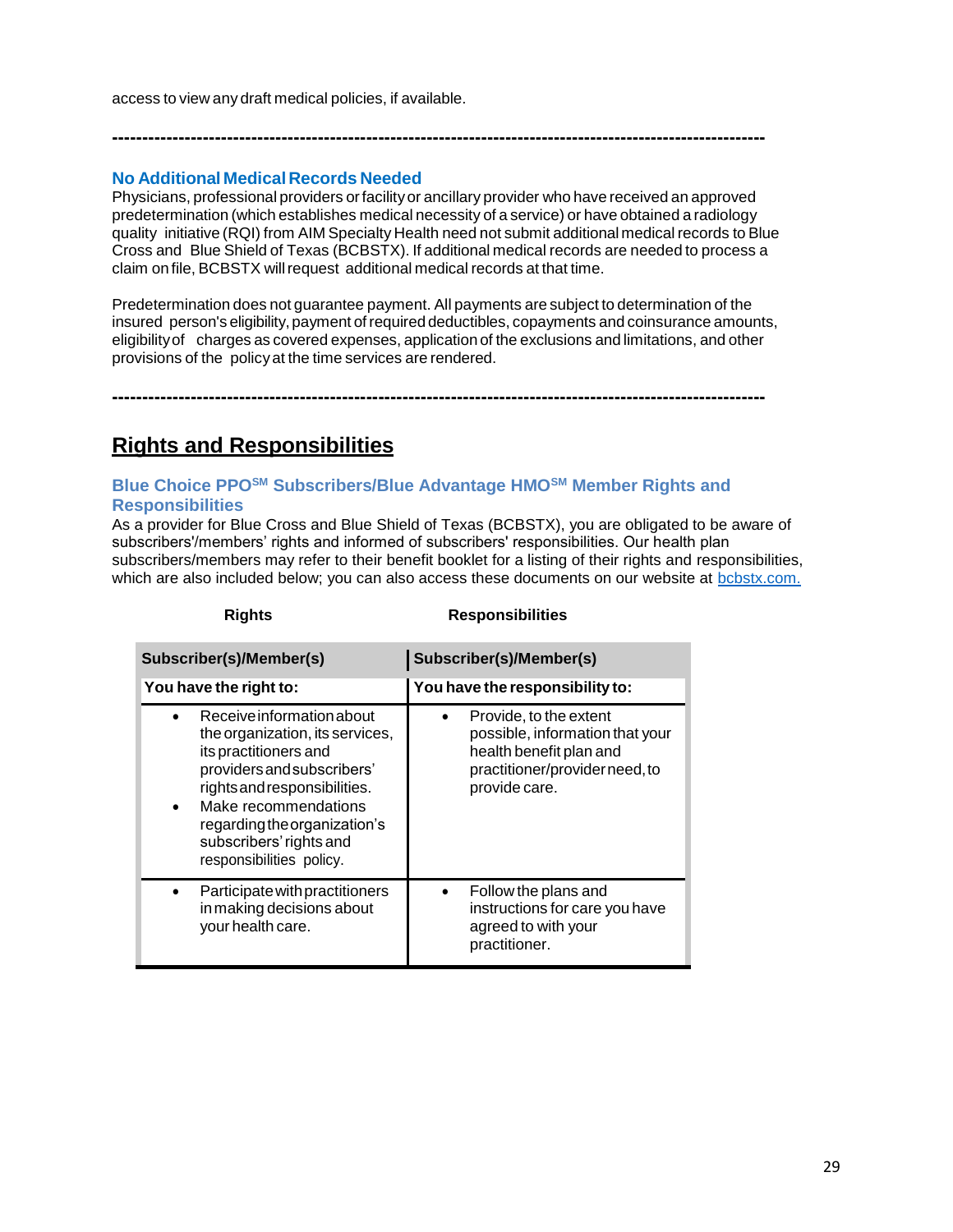| Be treated with respect and<br>recognition of your dignity<br>and your right to privacy.<br>A candid discussion of<br>appropriate or medically<br>necessarytreatmentoptions<br>for your condition, regardless<br>of cost or benefit coverage.<br>Voice complaints or appeals<br>about the organization or the<br>care it provides. | Understand your health<br>problems and participate in<br>the development of mutually<br>agreed upon treatment goals,<br>to the degree possible. |
|------------------------------------------------------------------------------------------------------------------------------------------------------------------------------------------------------------------------------------------------------------------------------------------------------------------------------------|-------------------------------------------------------------------------------------------------------------------------------------------------|
|------------------------------------------------------------------------------------------------------------------------------------------------------------------------------------------------------------------------------------------------------------------------------------------------------------------------------------|-------------------------------------------------------------------------------------------------------------------------------------------------|

# **Member Rights – You Have the Right to:**

- Receive information about the organization, its services, its practitioners and providers and members'rights andresponsibilities.
- Makerecommendations regardingtheorganization's members'rights andresponsibilities policy.
- Participate with practitioners in making decisions about your health care.
- Be treated with respect and recognition of your dignity and your right to privacy.
- Acandid discussion of appropriate or medically necessary treatment options for your condition, regardless of cost or benefit coverage.
- Voice complaints or appeals about the organization or the care it provides.

# **Member Rights – You Have the Responsibility to:**

- Meet all eligibilityrequirements of your employer and the Health Maintenance Organization (HMO).
- Identify yourself as an HMO member bypresenting your ID card and pay the copayment at the time of service for network benefits.
- Establish a physician/patient relationship with your primarycare physician/provider (PCP) and seek your PCP's medical advice/referral for network services prior to receiving medical care, unless it is an emergency or services are performed by your HMO participating OBGyn.
- Provide, to the extent possible, information that the HMO and practitioner/providers need, to care for you. Including changes in your family status, address and phone numbers within 31 days of the change.
- Understand the medications you are taking and receive proper instructions on how to take them.
- Notify your primarycare physician/provider or HMO plan within 48 hours or as soon as reasonably possible afterreceiving emergencycare services.
- Communicate complete and accurate medical information to health care providers.
- Call in advance to schedule appointments with your network provider and notify them prior to cancelingorrescheduling appointments.
- Read your coverage documents forinformation about benefits, limitations, and exclusions.
- Ask questions and follow instructions and guidelines given by your provider to achieve and maintain good health.

Understand your health problems and participate to the degree possible in the development of treatment goals mutually agreed upon between you and your provider.

**------------------------------------------------------------------------------------------------------------**

# **Contact Us**

Viewour quick [directoryof](http://www.bcbstx.com/provider/contact_us.html) contacts for BCBSTX.

**------------------------------------------------------------------------------------------------------------**

# **Update Your Information**

Do you need to update your location, phone number, email or other important details on file with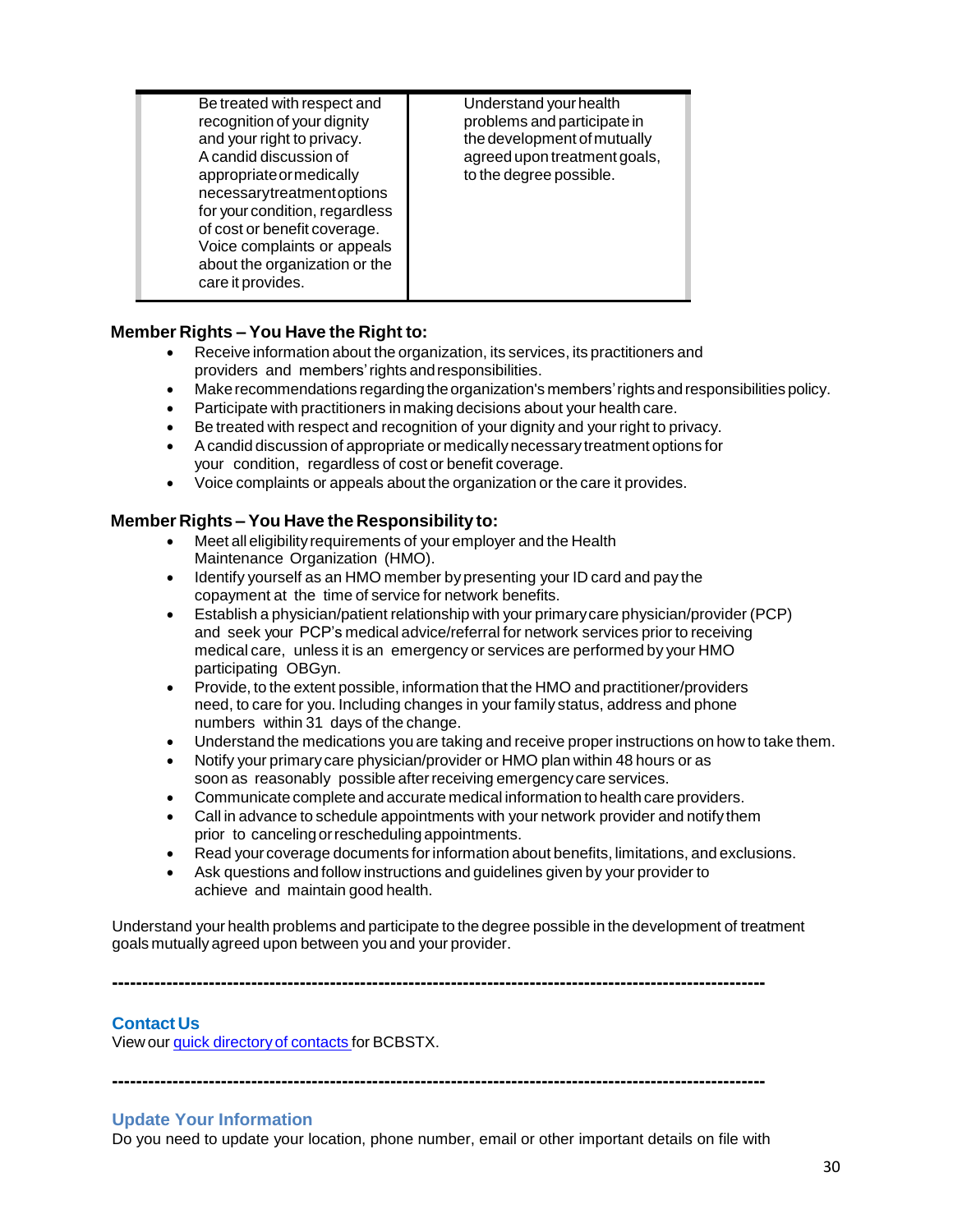#### **[bcbstx.com/provider](https://www.bcbstx.com/provider)**

Blue Cross and Blue Shield of Texas, a Division of Health Care Service Corporation, a Mutual Legal Reserve Company, an Independent Licensee of the Blue Cross and Blue Shield Association

**------------------------------------------------------------------------------------------------------------**

© Copyright 2017 Health Care Service Corporation. All Rights Reserved.